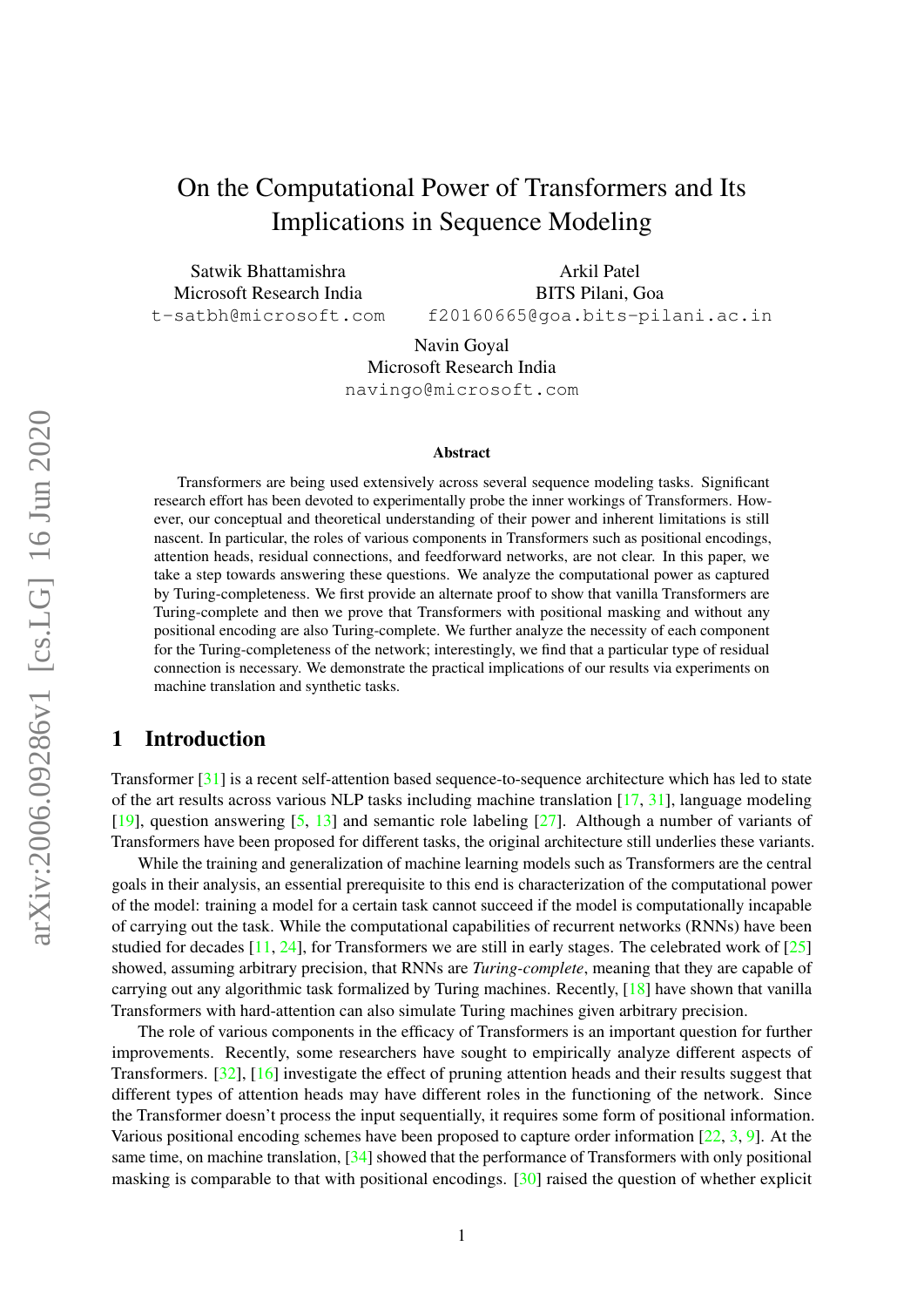

Figure 1: (a) Self Attention with positional encoding, (b) Self Attention with positional masking without positional encoding

encoding is necessary if positional masking is used. Since [\[18\]](#page-10-6)'s Turing-completeness proof relied heavily on residual connections, they asked whether these connections are essential for Turing-completeness. In this paper, we take a step towards answering such questions.

Our primary goal is to better understand the role of different components with respect to the computational power of the network. The main contributions of our paper are:

(i) We provide an alternate proof to show that Transformers are Turing-complete by directly relating Transformers to RNNs. More importantly, we prove that Transformers with positional masking and without positional encoding are also Turing-complete.

(ii) We analyze the necessity of various components such as self attention blocks, residual connections and feedforward networks for Turing-completeness. Figure [2](#page-5-0) provides an overview of our results.

(iii) We explore the implications of our results via experiments on machine translation and synthetic datasets.

# 2 Related Work

Self Attention Models became popular after the success of Transformers. Several variants were introduced to address the shortcomings of Vanilla Transformers on other seq-to-seq tasks. Variants such as universal Transformers [\[4\]](#page-9-3) were proposed to improve the performance on learning general algorithms. Efforts were made to combine recurrent and self-attention models [\[8\]](#page-9-4), [\[1\]](#page-9-5). A positional masking based approach to incorporate order information was advocated by [\[23\]](#page-10-9).

Computational Power of neural networks has been studied since the foundational paper [\[15\]](#page-10-10); in particular, this aspect of RNNs has long been studied  $[11]$ . The seminal work by  $[25]$  showed that RNNs can simulate a Turing machine by using unbounded precision. [\[2\]](#page-9-6) showed that RNNs with ReLU activations are also Turing-complete. Many recent works have explored the computational power of RNNs in practical settings. The ability of RNNs to recognize counter like languages has been studied by several works [\[6\]](#page-9-7), [\[28\]](#page-11-5). Recently, [\[33\]](#page-11-6) and [\[29\]](#page-11-7) showed that LSTMs can learn to exhibit counting like behavior in practice. The ability of RNNs to recognize well bracketed strings has also been recently studied [\[21\]](#page-10-11), [\[26\]](#page-11-8). However, such analysis on Transformers have been relatively scarce.

**Theoretical work on Transformers** was initiated by  $[18]$  who formalized the notion of Transformers and showed that it can simulate a Turing machine given arbitrary precision. [\[7\]](#page-9-8) showed some limitations of Transformer encoders in modeling regular and context-free languages; however, these are not applicable to the complete Transformer architecture. It has been recently shown that Transformers are universal approximators of sequence to sequence functions given arbitrary precision [\[35\]](#page-11-9). With a goal similar to ours, [\[30\]](#page-11-4) attempted to study the attention mechanism via a kernel formulation. However, a systematic study of various components of Transformer hadn't been done.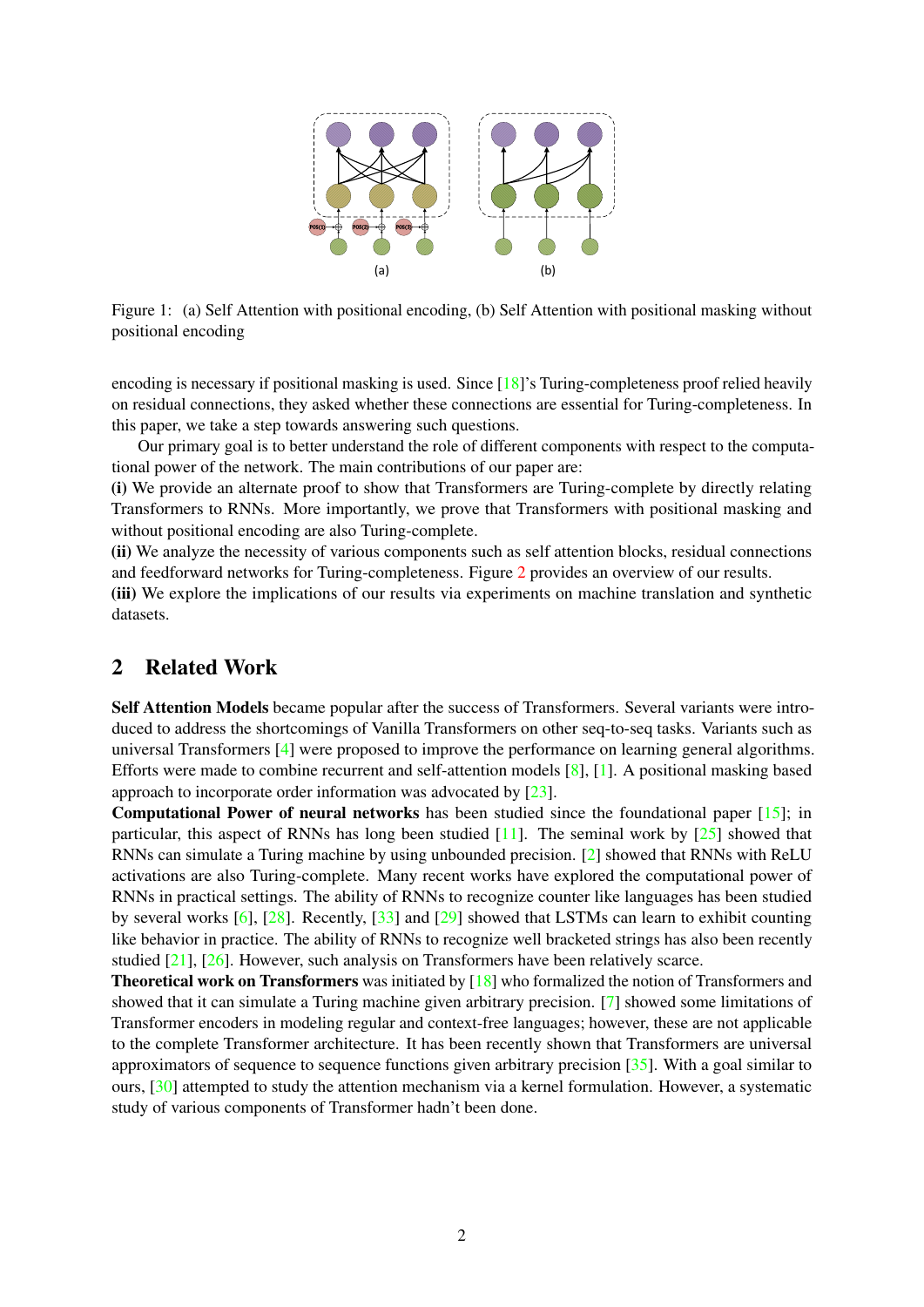# 3 Definitions

All the numbers used in our computations will be rational denoted Q. For a sequence  $X = (x_1, \ldots, x_n)$ , we set  $X_j := (x_1, \ldots, x_j)$  for  $1 \leq j \leq n$ . We will work with an alphabet  $\Sigma$  of size m, with special symbols  $#$  and  $$$  signifying the beginning and end of the input sequence, resp. The symbols are mapped to vectors via a given 'base' embedding  $f_b: \Sigma \to \mathbb{Q}^{d_b}$ , where  $d_b$  is the dimension of the embedding. E.g., this embedding could be the one used for processing the symbols by the RNN. We set  $f_b(\#)=\mathbf{0}_{d_b}$  and  $f_b(\$)=\mathbf{0}_{d_b}$ . *Positional encoding* is a function pos :  $\mathbb{N}\to\mathbb{Q}^{d_b}$ . Together, these provide embedding for a symbol s at position i given by  $f(f_b(s), pos(i))$ , often taken to be simply  $f_b(s) + pos(i)$ . Vector  $\llbracket s \rrbracket \in \mathbb{Q}^m$  denotes one-hot encoding of  $s \in \Sigma$ .

#### 3.1 RNNs

We follow [\[25\]](#page-10-5) in our definition of RNNs. To feed the sequences  $s_1 s_2 \ldots s_n \in \Sigma^*$  to the RNN, these are converted to the vectors  $x_1, x_2, \ldots, x_n$  where  $x_i = f_b(s_i)$ . The RNN is given by the following recurrence for  $t \geq 1$ 

$$
h_t = g(W_h h_{t-1} + W_x x_t + b),
$$

where  $g(\cdot)$  is a multilayer feedforward network (FFN) with activation  $\sigma$ , bias vector  $\mathbf{b} \in \mathbb{Q}^{d_h}$ , matrices  $W_h \in \mathbb{Q}^{d_h \times d_b}$  and  $W_x \in \mathbb{Q}^{d_h \times d_b}$ , and the hidden state  $h_t \in \mathbb{Q}^{d_h}$  with given initial hidden state  $h_0$ ,  $d_h$ is the hidden state dimension. In their construction,  $g(.)$  is a 4-layer FFN. Note that it is not equivalent to 4-layer stacked RNNs.

After the last symbol  $s_n$  has been fed, we continue to feed the RNN with the terminal symbol  $f_b(\$)$ until it halts. This allows the RNN to carry out computation after having read the input.

**Theorem 3.1.** [\[25\]](#page-10-5) Any seq-to-seq function  $\Sigma^* \to \Sigma^*$  computable by a Turing machine can also be *computed by an RNN.*

For details please see section [B.1](#page-12-0) in appendix.

### 3.2 Transformer Architecture

Vanilla Transformer. We describe the original Transformer architecture with positional encoding [\[31\]](#page-11-0) as formalized by [\[18\]](#page-10-6), with some modifications. All vectors in this subsection are from  $\mathbb{Q}^d$ .

The transformer, denoted Trans, is a seq-to-seq architecture. Its input consists of (i) a sequence  $X = (x_1, \ldots, x_n)$  of vectors, (ii) a seed vector  $y_0$ . The output is a sequence  $Y = (y_1, \ldots, y_r)$  of vectors. The sequence X is obtained from the sequence  $(s_1, \ldots, s_n) \in \Sigma^{n+1}$  of symbols by using the embedding mentioned earlier:  $x_i = f(f_b(s_i), pos(i))$ . The transformer consists of composition of *transformer encoder* and a *transformer decoder*. For the feedforward networks in the transformer layers we use the activation as in [\[25\]](#page-10-5), namely the saturated linear activation function  $\sigma(x)$  which takes value 0 for  $x < 0$ , value x for  $0 < x < 1$  and value 1 for  $x > 1$ . This activation can be easily replaced by the standard ReLU activation via  $\sigma(x) = \text{ReLU}(x) - \text{ReLU}(x - 1)$ .

Self-attention. The self-attention mechanism takes as input (i) a *query* vector q, (ii) a sequence of *key* vectors  $\mathbf{K} = (\mathbf{k}_1, \dots, \mathbf{k}_n)$ , and (iii) a sequence of *value* vectors  $\mathbf{V} = (\mathbf{v}_1, \dots, \mathbf{v}_n)$ . The qattention over K and V, denoted  $\text{Att}(q, K, V)$ , is a vector  $a = \alpha_1 v_1 + \alpha_2 v_2 + \cdots + \alpha_n v_n$ , where (i)  $(\alpha_1,\ldots,\alpha_n)=\rho(f^{\rm att}(\bm{q},\bm{k}_1),\ldots,f^{\rm att}(\bm{q},\bm{k}_n)).$ 

(ii) The normalization function  $\rho : \mathbb{Q}^n \to \mathbb{Q}^n_{\geq 0}$  is hardmax: for  $x = (x_1, \ldots, x_n) \in \mathbb{Q}^n$ , if the maximum value occurs r times among  $x_1, \ldots, x_n$ , then hardmax $(x)_i := 1/r$  if  $x_i$  is a maximum value and hardmax $(x)_i := 0$  otherwise. In practice, the softmax is often used but its output values are in general not rational.

(iii) For vanilla transformers, the scoring function  $f<sup>att</sup>$  used is a combination of multiplicative attention [\[31\]](#page-11-0) and a non-linear function:  $f^{\text{att}}(q, k_i) = - |\langle q, k_i \rangle|$ . This was also used by [\[18\]](#page-10-6).

**Transformer encoder.** A *single-layer encoder* is a function  $Enc(X; \theta)$ , with input  $X = (x_1, \ldots, x_n)$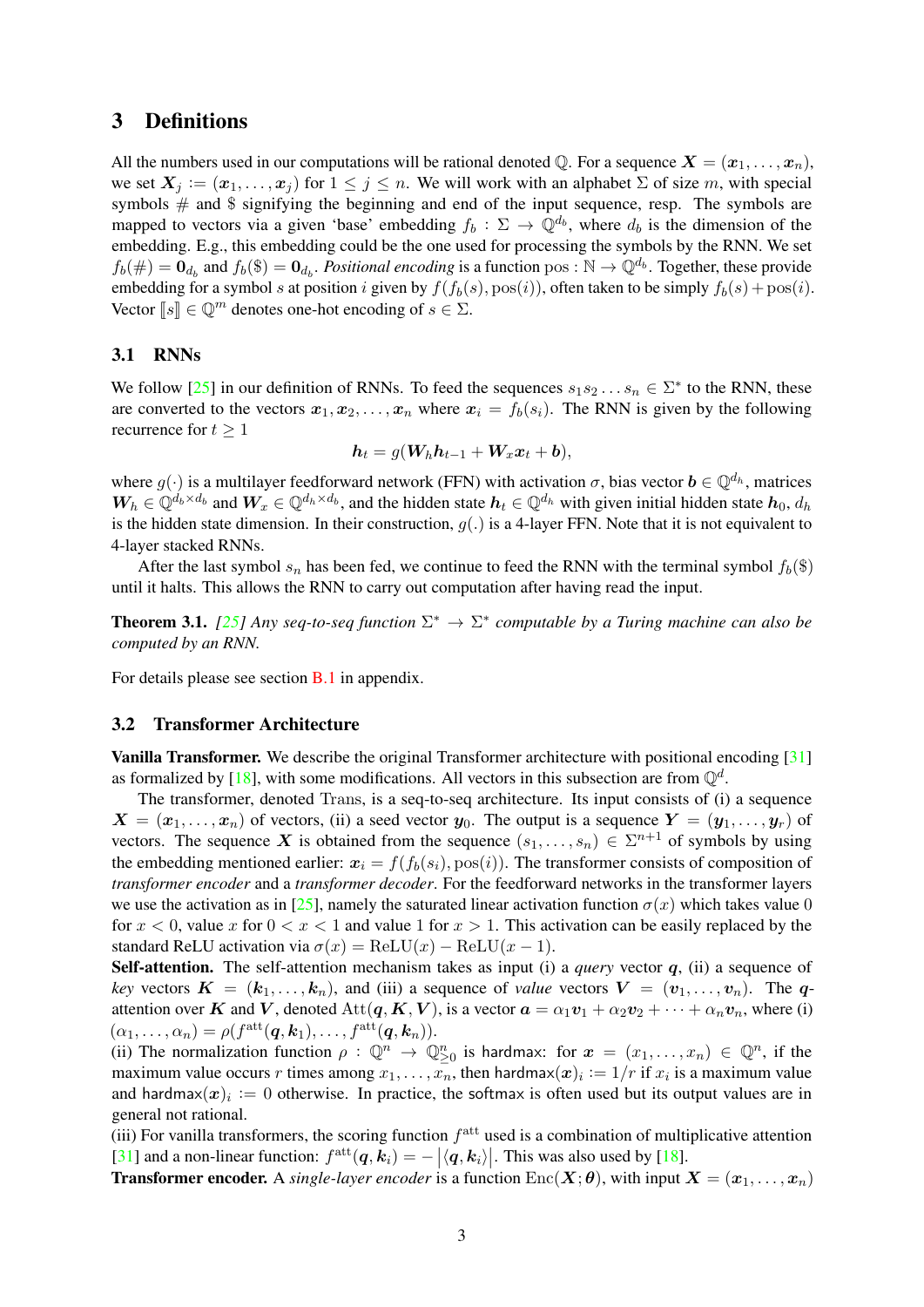a sequence of vector in  $\mathbb{Q}^d$ , and parameters  $\theta$ . The output is another sequence  $\mathbf{Z} = (\mathbf{z}_1, \dots, \mathbf{z}_n)$  of vectors in  $\mathbb{Q}^d$ . The parameters  $\theta$  specify functions  $Q(\cdot), K(\cdot), V(\cdot)$ , and  $O(\cdot)$ , all of type  $\mathbb{Q}^d \to \mathbb{Q}^d$ . The functions  $Q(\cdot)$ ,  $K(\cdot)$ , and  $V(\cdot)$  are linear transformations and  $O(\cdot)$  an FFN. The output Z is computed by  $(1 \leq i \leq n)$ :

$$
\begin{array}{rcl}\n\mathbf{a}_i & = & \text{Att}(Q(\mathbf{x}_i), K(\mathbf{X}), V(\mathbf{X})) + \mathbf{x}_i, \\
\mathbf{z}_i & = & O(\mathbf{a}_i) + \mathbf{a}_i.\n\end{array} \tag{1}
$$

The addition operations  $+x_i$  and  $+a_i$  are the residual connections. The operation in [\(5\)](#page-14-0) is called the encoder-encoder attention block.

The complete L-layer transformer encoder  $\text{TEnc}^{(L)}(\bm{X};\theta) = (\bm{K}^e,\bm{V}^e)$  has the same input  $\bm{X} =$  $(x_1,\ldots,x_n)$  as the single-layer encoder. By contrast, its output  $K^e = (k_1^e,\ldots,k_1^e)$  and  $V^e =$  $(v_1^e, \ldots v_n^e)$  contains two sequences. TEnc<sup>(L)</sup> is obtained by composition of L single-layer encoders: let  $\boldsymbol{X}^0\coloneqq\boldsymbol{X},$  and for  $0\leq\ell\leq L-1,$  let  $\boldsymbol{X}^{\ell+1}=\text{Enc}(\boldsymbol{X}^{\ell};\boldsymbol{\theta}_{\ell})$  and finally,  $\boldsymbol{K}^e=K^{(L)}(\boldsymbol{X}^L),\quad \boldsymbol{V}^e=0$  $V^{(L)}(\boldsymbol{X}^L).$ 

**Transformer decoder.** The input to a *single-layer decoder* is (i)  $(K^e, V^e)$  output by the encoder, and (ii) sequence  $Y = (\mathbf{y}_1, \dots, \mathbf{y}_k)$  of vectors for  $k \ge 1$ . The output is another sequence  $\mathbf{Z} = (\mathbf{z}_1, \dots, \mathbf{z}_k)$ .

Similar to the single-layer encoder, a single-layer decoder is parameterized by functions  $Q(\cdot), K(\cdot), V(\cdot)$ and  $O(·)$  and is defined by

$$
\boldsymbol{p}_t = \text{Att}(Q(\boldsymbol{y}_t), K(\boldsymbol{Y}_t), V(\boldsymbol{Y}_t)) + \boldsymbol{y}_t, \tag{2}
$$

$$
a_t = \text{Att}(p_t, K^e, V^e) + p_t, \tag{3}
$$

$$
\boldsymbol{z}_t \hspace{2mm} = \hspace{2mm} O(\boldsymbol{a}_t) + \boldsymbol{a}_t.
$$

The operation in [\(6\)](#page-14-1) will be referred to as the *decoder-decoder attention* block and the operation in [\(7\)](#page-14-1) as the *decoder-encoder attention* block. In [\(6\)](#page-14-1), positional masking is applied to prevent the network from attending over symbols which are ahead of them.

An L-layer Transformer decoder  $\text{TDec}^L((\bm{K}^e,\bm{V}^e),\bm{Y};\bm{\theta})=\bm{z}$  is obtained by repeated application of L single-layer decoders each with its own parameters and a transformation function  $F: \mathbb{Q}^d \to \mathbb{Q}^d$  applied to the last vector in the sequence of vectors output by the final decoder. Formally, for  $0 \le \ell \le L - 1$ and  $Y^0 := Y$  we have  $Y^{\ell+1} = \text{Dec}((K^e, V^e), Y^{\ell}; \theta_{\ell}), \quad z = F(y^L_{t}).$  Note that while the output of a single-layer decoder is a sequence of vectors, the output of an L-layer Transformer decoder is a single vector.

**The complete Transformer.** The output  $Trans(X, y_0) = Y$  is computed by the recurrence  $\tilde{y}_{t+1} =$ TDec(TEnc(X),  $(y_0, y_1, \ldots, y_t)$ ), for  $0 \le t \le r - 1$ . We get  $y_{t+1}$  by adding positional encoding:  $y_{t+1} = \tilde{y}_{t+1} + \text{pos}(t+1).$ 

Directional Transformer. For the dirctional case, standard multiplicative attention is used, that is,  $f^{\text{att}}(q, k_i) = \langle q, k_i \rangle$ . The general architecture is the same as for the vanilla case; the differences due to positional masking are the following.

There are no positional encodings. So the input vector  $x_i$  only involve  $f_b(s_i)$ . Similarly,  $y_t = \tilde{y}_t$ . In [\(5\)](#page-14-0), Att( $\cdot$ ) is replaced by Att $(Q(x_i), K(X_i), V(X_i))$  and in [\(7\)](#page-14-1), Att( $\cdot$ ) is replaced by Att $(p_t, K_t^e, V_t^e)$ . Remark. Our definitions deviate slightly from practice, hard-attention being the main one. [\[7\]](#page-9-8) discusses its practical relevance.

### 4 Primary Results

#### 4.1 Turing-Completeness Results

<span id="page-3-0"></span>Theorem 4.1. *The class of Transformer networks with positional encodings is Turing-complete.*

*Proof Sketch.* In light of Theorem [B.1,](#page-12-1) it suffices to show that the Transformer can simulate RNNs. The input  $s_0, \ldots, s_n \in \Sigma^*$  is provided to the transformer as the sequence of vectors  $x_0, \ldots, x_n$ , where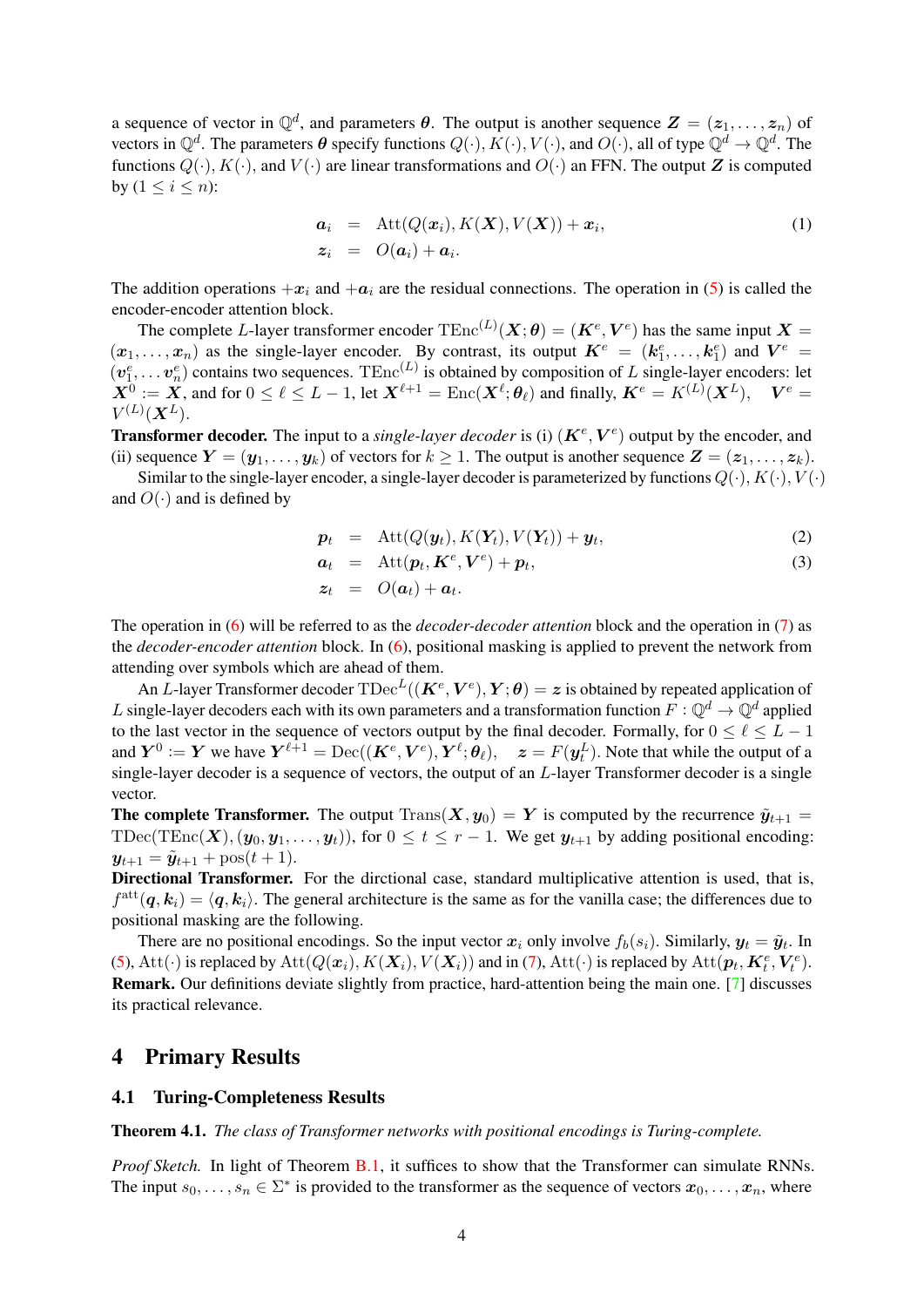$x_i = [\mathbf{0}_{d_h}, f_b(s_i), \mathbf{0}_{d_h}, i, 1]$ , which has as sub-vector the given base embedding  $f_b(s_i)$  and the positional encoding i, along with extra coordinates set to constant values and will be used later.

The basic observation behind our construction of the simulating Transformer is that the transformer decoder can naturally implement the recurrence operations of the type used by RNNs. To this end, the FFN  $O^{dec}(\cdot)$  of the decoder, which plays the same role as the FFN component of the RNN, needs sequential access to the input in the same way as RNN. But the Transformer receives the whole input at the same time. We utilize positional encoding along with the attention mechanism to isolate  $x_t$  at time t and feed it to  $O^{\text{dec}}(\cdot)$ , thereby simulating the RNN.

As stated earlier, we append the input  $s_1, \ldots, s_n$  of the RNN with \$'s until it halts. Since the Transformer takes its input all at once, appending by \$'s is not possible (in particular, we do not know how long the computation would take). Instead, we append the input with a single \$. After encontering a \$ once, the Transformer will feed (encoding of) \$ to  $O^{\text{dec}}(\cdot)$  in subsequent steps until termination. Here we confine our discussion to the case  $t \leq n$ ; the  $t > n$  case is slightly different but simpler.

The construction is simple: it has only one head, one encoder layer and one decoder layer; moreover, the attention mechanisms in the encoder and the decoder-decoder attention layer of the decoder are trivial described below.

The encoder attention layer does trivial computation in that it merely computes the identity function:  $z_i = x_i$ , which can be easily achieved, e.g. by using the residual connection and setting the value vectors to 0 by setting the function  $V^{(0)}(\cdot)$  to identically 0. The final  $K^{(1)}(\cdot)$  and  $V^{(1)}(\cdot)$  functions bring  $(K^e, V^e)$  into useful forms by appropriate linear transformations:  $k_i = [0_{d_b}, 0_{d_b}, 0_{d_b}, -1, i]$  and  $v_i = [\mathbf{0}_{d_b}, f_b(s_i), \mathbf{0}_{d_b}, 0, 0]$ . Thus, the key vectors only encode the positional information and the value vectors only encode the input symbols.

The output sequence of the decoder is  $y_1, y_2, \ldots$  Our construction will ensure, by induction on t, that  $y_t$  contains the hidden states  $h_t$  of the RNN as a sub-vector along with positional information:  $y_t = [h_t, 0_{d_b}, 0_{d_b}, t+1, 1]$ . This is easy to arrange for  $t = 0$ , and assuming it for t we prove it for  $t+1$ . As for the encoder, the decoder-decoder attention layer acts as the identity:  $p_t = y_t$ . Now, using the last but one coordinate in  $y_t$  representing the time  $t + 1$ , the attention mechanism  $\text{Att}(p_t, K^e, V^e)$  can pick out the embedding of the t-th input symbol  $x_t$ . This is possible because in the key vector  $k_i$  mentioned above, almost all coordinates other than the one representing the position  $i$  are set to 0, allowing the mechanism to only focus on the positional information and not be distracted by the other contents of  $p_t = y_t$ : the scoring function has value  $f^{\text{att}}(p_t, k_i) = -|\langle p_t, k_i \rangle| = -|i - (t + 1)|$ . For a given t, it is maximized at  $i = t + 1$  for  $t < n$  and at  $i = n$  for  $t \ge n$ . This use of scoring function is similar to [\[18\]](#page-10-6).

At this point,  $O^{\text{dec}}(\cdot)$  has at its disposal the hidden state  $h_t$  (coming from  $y_t$  via  $p_t$  and the residual connection) and the input symbol  $x_t$  (coming via the attention mechanism and the residual connection). Hence  $O(\cdot)$  can act just like the FFN (refer to Lemma [D.3\)](#page-18-0) underlying the RNN to compute  $h_{t+1}$  and thus  $y_{t+1}$ , proving the induction hypothesis. The complete construction can be found in Sec. [D](#page-16-0) in the appendix.  $\Box$ 

Theorem 4.2. *The class of Transformer networks with positional masking and no explicit positional encodings is Turing complete.*

*Proof Sketch.* As before, by Theorem [B.1](#page-12-1) it suffices to show that Transformers can simulate RNNs. The input  $s_0, \ldots, s_n$  is provided to the transformer as the sequence of vectors  $x_0, \ldots, x_n$ , where  $x_i =$  $[0_{d_h}, 0_{d_h}, f_b(s_i), [\![s_i]\!], 0, 0_m, 0_m, 0_m]$ . The general idea for the directional case is similar to the vanilla<br>case, namely we would like the EEM Odes() of the decoder to directly simulate the BNN. In the vanilla case, namely we would like the FFN  $O^{\text{dec}}(\cdot)$  of the decoder to directly simulate the RNN. In the vanilla case, positional encoding and the attention mechanism helped us feed input  $x_t$  at the t-th iteration of the decoder to  $O^{\text{dec}}(\cdot)$ . We will implement this scheme but now work with positional masking. We no longer have explicit positional information in the input  $x_t$  such as a coordinate with value t. The key insight is that in fact we do not need the positional information as such to recover  $x_t$  at step t: in our construction, the attention mechanism will recover  $x_t$  in an indirect manner even though it's not able to "zero-in" on the t-th position.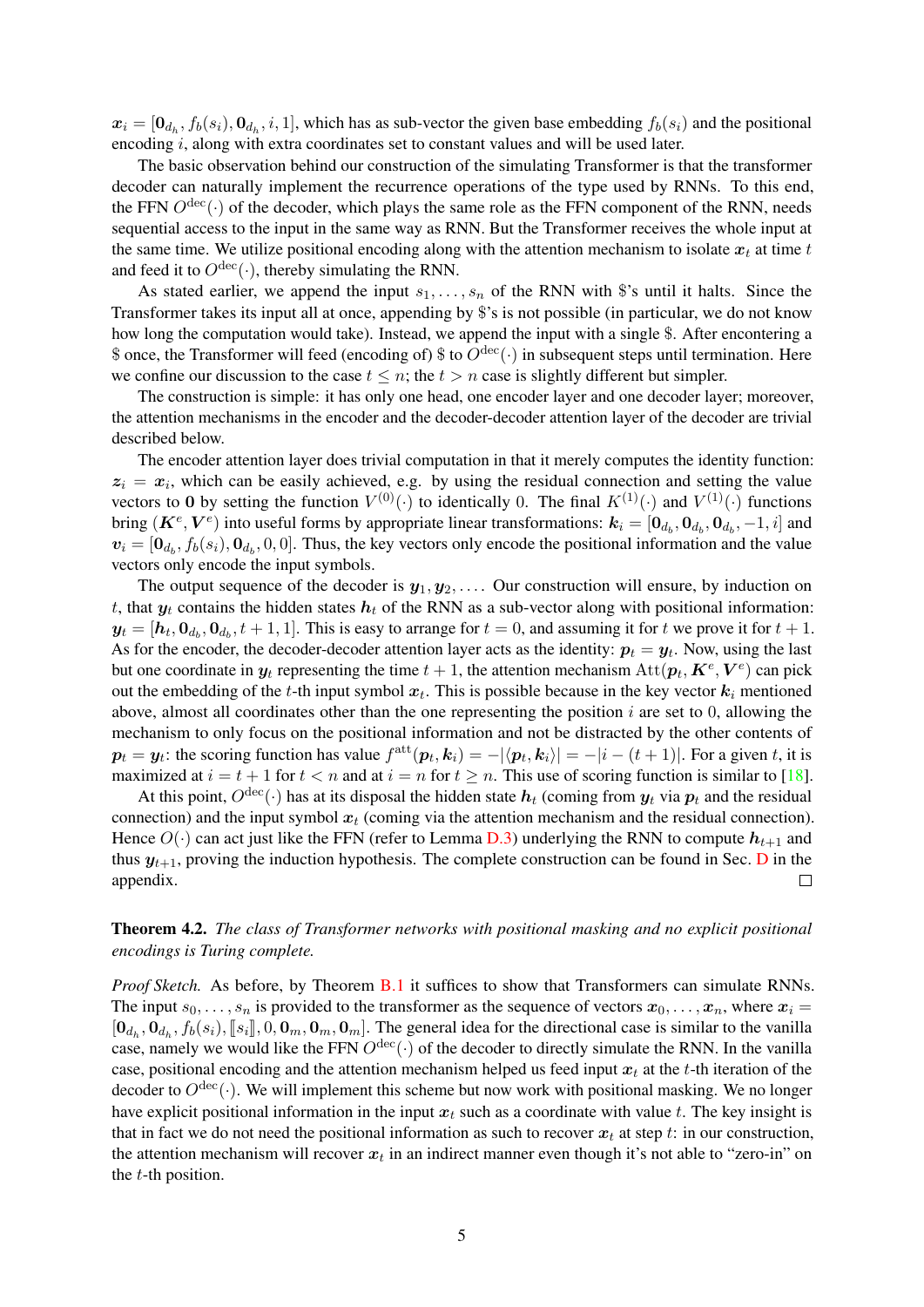

<span id="page-5-0"></span>Figure 2: Transformer network with various components highlighted. The components marked red are essential for the Turing completeness of the network where as for the pairs marked green, either one of the component is enough. The dashed residual connection is not necessary for Turing completeness.

Let us first explain this without details of the construction. We maintain in vector  $\omega_t \in \mathbb{Q}^{|\Sigma|}$ , with a coordinate each for symbols in  $\Sigma$ , the fraction of times the symbol has occurred up to step t. Now, at a step  $t \leq n$ , for the difference  $\omega_t - \omega_{t-1}$  (which is part of the query vector), it can be shown easily that only the coordinate corresponding to  $s_t$  is positive. Thus after applying the linearized sigmoid  $\sigma(\omega_t - \omega_{t-1})$ , we can isolate the coordinate corresponding to  $s_t$ . Now using this query vector, the (hard) attention mechanism will be able to pick out the value vectors for all indices j such that  $s_i = s_t$  and output their average. Crucially, the value vector for an index j is essentially  $x_j$  which depends only on  $s_j$ . Thus , all these vectors are equal to  $x_t$ , and so is their average. This recovers  $x_t$ , which can now be fed to  $O^{\text{dec}}(\cdot)$ , simulating the RNN.

We now outline the construction and relate it to the above discussion. As before, for simplicity we restrict to the case  $t \leq n$ . We use only one head, one single-layer encoder and two single-layer decoders. The encoder, as in the vanilla case, does very little other than pass information along. The vectors in  $(K^e, V^e)$  are obtained by the trivial attention mechanism followed by simple linear transformations:  $k_i^e = [\mathbf{0}_{d_h}, \mathbf{0}_{d_h}, \mathbf{0}_{d_b}, [\![s_i]\!], 0, \mathbf{0}_m, \mathbf{0}_m, \mathbf{0}_m]$  and  $\mathbf{v}_i^e = [\mathbf{0}_{d_h}, \mathbf{0}_{d_h}, f_b(s_i), \mathbf{0}_m, 0, \mathbf{0}_m, [\![s_i]\!], \mathbf{0}_m]$ .<br>Our construction ensures that at step t we have  $\mathbf{y}_t = [\mathbf{h}_{t-1}, \mathbf{0}_{d_h}, \$ 

 $\frac{1}{2^t}, \mathbf{0}_m, \mathbf{0}_m, \boldsymbol{\omega}_{t-1}].$  As before, the proof is by induction on  $t$ .

The first one-layer decoder, the decoder-decoder attention block is trivial:  $p_t^{(1)} = y_t$ . In the decoderencoder attention block, we give equal attention to all the  $t + 1$  values, which along with  $O^{\text{enc}}(\cdot)$ , leads to  $\bm{z}_t^{(1)} = [\bm{h}_{t-1},~~\bm{0}_{d_h},~~\bm{0}_{d_b}, \bm{\delta}_t,~~\frac{1}{2^{t+1}}]$  $\frac{1}{2^{t+1}}$ ,  $0_m$ ,  $0_m$ ,  $\omega_t$ , where essentially  $\delta_t = \sigma(\omega_t - \omega_{t-1})$ , except with a change for the last coordinate due to the special status of the last symbol \$ in the processing of RNN.

In the second layer, the decoder-decoder attention block is again trivial with  $p_t^{(2)} = z_t^{(1)}$  $t_t^{(1)}$ . We remark that in this construction the scoring function is the standard multiplicative attention. Now  $\langle \bm{p}^{(2)}_t$  $\langle k_j^2 \rangle = \langle \delta_t, [s_j] \rangle = \delta_{t,j}$ , which is positive if and only if  $s_j = s_t$ , as mentioned earlier. Thus attention weights in  $\text{Att}(p_t^{(2)})$  $t^{(2)}_t, \pmb{K}^e_t, \pmb{V}^e_t)$  satisfy hardmax $(\langle \pmb{p}^{(2)}_t \rangle$  $\langle t^{(2)}, \bm{k}_1^e \rangle, \ldots, \langle \bm{p}_t^{(2)} \rangle$  $\theta_t^{(2)}, \bm{k}_t^e \rangle) \; = \; \frac{1}{\lambda_t} (\mathbb{I}(s_0 \; = \; s_t), \mathbb{I}(s_1 \; = \; t) )$  $(s_t), \ldots, \mathbb{I}(s_t = s_t)$ , where  $\lambda_t$  is a normalization constant and  $\mathbb{I}(\cdot)$  is the indicator. Refer to Lemma [E.3](#page-24-0) for more details.

At this point,  $O^{\text{dec}}(\cdot)$  has at its disposal the hidden state  $h_t$  (coming from  $z_t^{(1)}$  $t_t^{(1)}$  via  $\boldsymbol{p}_t^{(2)}$  $t_t^{(2)}$  and the residual connection) and the input symbol  $x_t$  (coming via the attention mechanism and the residual connection). Hence  $O^{\text{dec}}(\cdot)$  can act just like the FFN underlying the RNN to compute  $h_{t+1}$  and thus  $y_{t+1}$ ,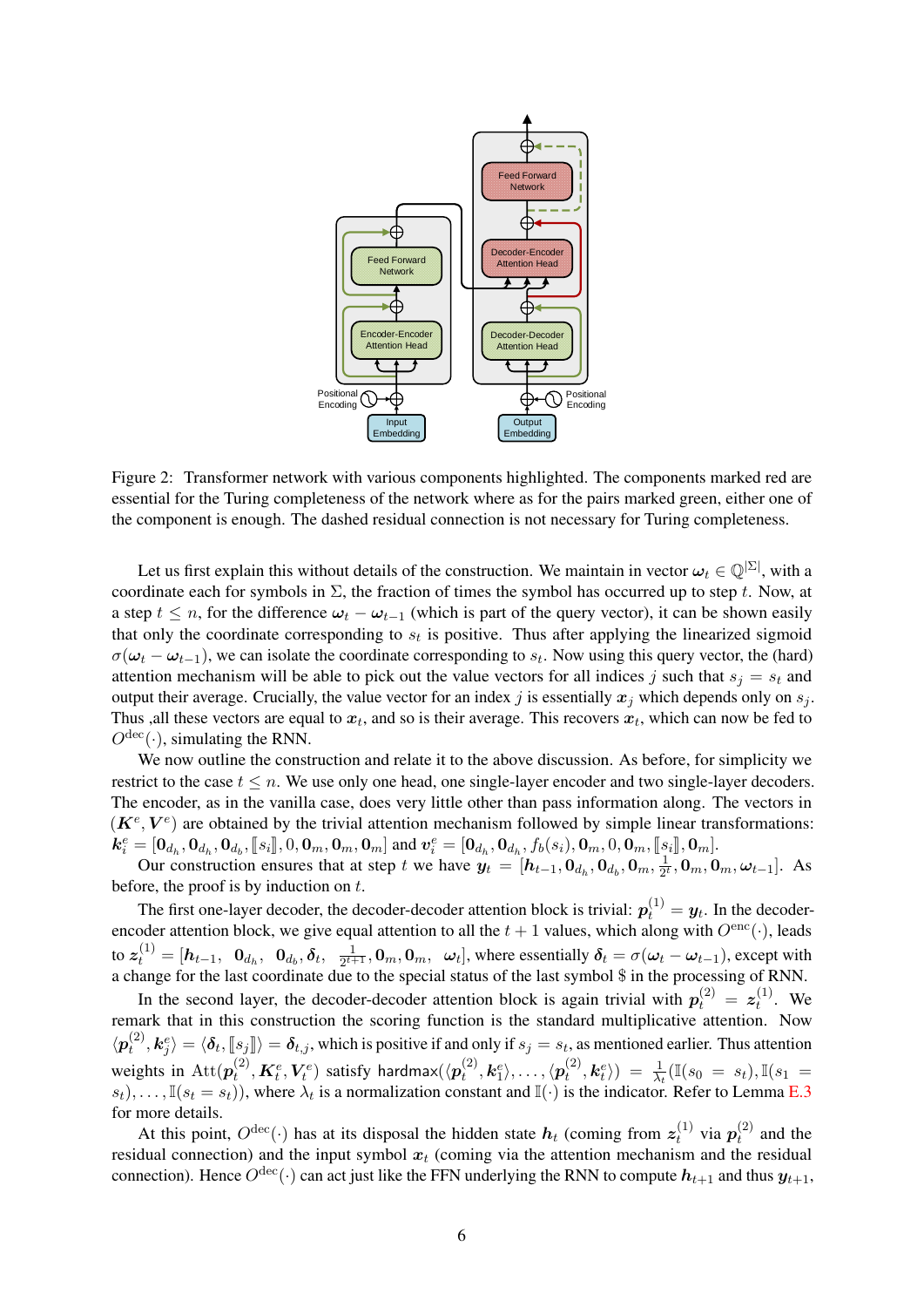proving the induction hypothesis. The complete construction can be found in Sec. [E](#page-19-0) in the appendix.  $\Box$ 

In practice, [\[34\]](#page-11-3) found that for NMT, Transformers with only positional masking achieve comparable performance as compared to the ones with positional encodings. Similar evidence was found by [\[30\]](#page-11-4). Our proof for directional transformers entails that there is no loss of order information if positional information is only provided in the form of masking. However, we do not recommend using masking as a replacement for explicit encodings. In practice, one should explore each of the methods and maybe even combinations of encoding and masking. The computational equivalence of encoding and masking given by our results implies that any differences in their performance must come from differences in learning dynamics.

#### 4.2 Analysis of Components

The results for various components follow from our construction in Theorem [4.1.](#page-3-0) Note that in both the encoder and decoder attention blocks, we need to compute the identity function. We can nullify the role of the attention heads by setting the value vectors to zero and making use of only the residual connections to implement the identity function. Thus, even if we remove those attention heads, the model is still Turing complete. On the other hand, we can remove the residual connections around the attention blocks and make use of the attention heads to implement the identity function by using positional encodings. Hence, either the attention head or the residual connection is sufficient to achieve Turing-completeness. A similar argument can be made for the FFN in the encoder layer: either one of the residual connection or the FFN is sufficient for Turing-completeness. For the decoder-encoder attention head, since it is the only way for the decoder to obtain information about the input, it is necessary for the completeness. The FFN is the only component that can perform computations based on the input and based on the computations performed earlier via recurrence, the model is not Turing complete without it. Figure [2](#page-5-0) summarizes the role of different components with respect to the computational expressiveness of the network.

In practice, [\[16\]](#page-10-7) found that removing different kind of attention heads has different degrees of impact on a trained Transformer model. Their results show that removing encoder-decoder attention heads has a more significant impact compared to removing the self attention heads. They suggest that the former heads might be doing most of the heavy lifting. This is in line with our results, namely decoder-encoder attention block is indispensable as opposed to other attention blocks.

### Proposition 4.3. *The class of Transformer networks without residual connection around the decoderencoder block is not Turing-complete.*

*Proof.* The result follows from the observation that without the residual connection, the decoder-encoder attention block gives  $a_t = \text{Att}(p_t, K^e, V^e)$ , which leads to  $a_t = \sum_{i=1}^n \alpha_i v_i^e$  for some  $\alpha_i$ 's such that  $\sum_i^n \alpha_i = 1$ . Since  $v_i^e$  is produced from the encoder, the vector  $a_t$  will have no information about its previous hidden state values. Since the previous hidden state information was computed and stored in  $p_t$ , without the residual connection, the information in  $a_t$  depends solely on the output of the encoder. One could argue that since the attention weights  $\alpha_i$ 's depend on the query vector  $p_t$ , one could still glean information from the vectors  $v_i^e$ 's. To see that it's not always the case, consider any task with a single input and the number of outputs greater than one. Since there is a single input the vector  $a_t$  will be a constant  $(v_1^e)$  at any step and hence the output of the network will always also be constant at all steps. Hence, a model cannot perform such a task. More details can be found in section [C.2](#page-16-1) in the appendix.

 $\Box$ 

Discussion. It's perhaps surprising that residual connection, originally proposed to assist in the learning of very deep networks, plays a vital role in the computational expressiveness of the network. Without it, the model is limited in its capability to make decisions based on predictions in the previous steps.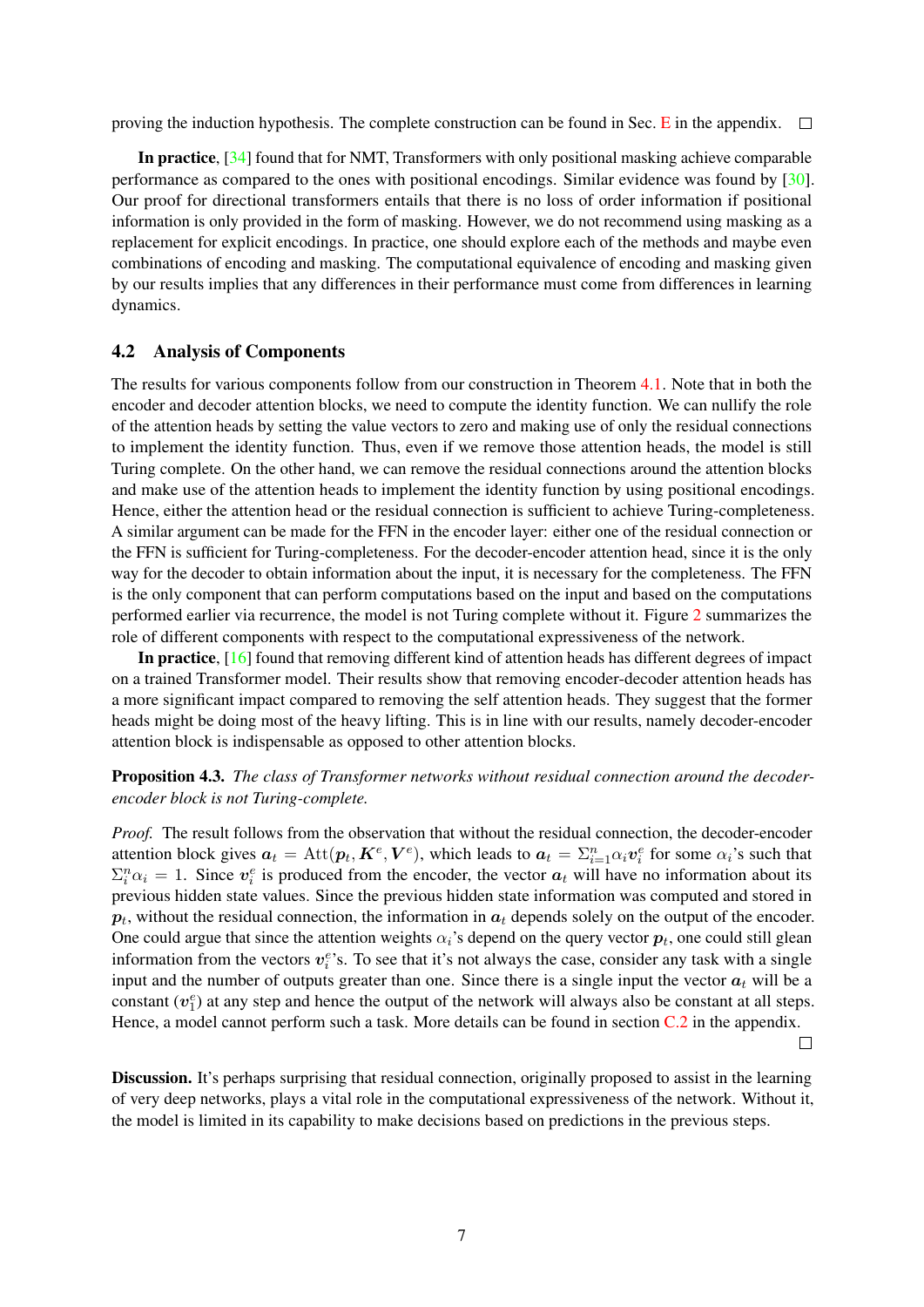# 5 Experiments

In this section, we explore practical implications of our results. Our experiments are geared towards answering the following questions:

Q1. Are there any practical implications of the limitation of Transformers without decoder-encoder residual connections? What kind of tasks can they do, or can not do compared to vanilla Transformers? Q2. Is there any additional benefit of using positional masking as opposed to absolute positional encoding [\[31\]](#page-11-0)?

Although we showed that Transformers without decoder-encoder residual connection are not Turing complete, it doesn't imply that they are incapable of performing all the tasks. Our results suggest that it is limited in terms of its capability to make inferences based on its previous computations, which is required for tasks such as counting and language modeling. However, it can be shown that the model is capable of performing tasks which only rely on information provided at a given step such as copying and mapping. For such tasks, given positional information at a particular step, the model can look up the corresponding input and map it via the FFN. We evaluate these hypotheses via our experiments.

| Model                | Copy Task Counting |       |
|----------------------|--------------------|-------|
| Vanilla Transformers | 100.0              | 100.0 |
| - Dec-Enc Residual   | 99.7               | 0.0   |
| - Dec-Dec Residual   | 99.7               | 99 R  |

<span id="page-7-0"></span>Table 1: BLEU scores ( $\uparrow$ ) for copy and counting task. Please see section [F](#page-26-0) for details

For our experiments on synthetic data, we consider two tasks, namely the *copy task* and the *counting task*. For the copy task, the goal of a model is to reproduce the input sequence. We sample sentences of lengths between 5-12 words from Penn Treebank and create the train-test splits with all sentences belonging to the same range of length. In the counting task, we create a very simple dataset where the model is given one number between 0 and 100 as input and its goal is to predict the next five numbers. Since only a single input is provided to the encoder, it is necessary for the decoder to be able to make inferences based on its previous predictions to perform this task. The benefit of conducting these experiments on synthetic data is that they isolate the phenomena we wish to evaluate. We then assess the influence of the limitation on Machine Translation which requires a model to do a combination of both mapping and draw inference from computations in previous timesteps. We evaluate the models on IWSLT'14 German-English dataset and IWSLT'15 English-Vietnamese dataset. For each of these tasks we compare vanilla Transformer with the one without decoder-encoder residual connection. As a baseline we also consider the model without decoder-decoder residual connection, since according to our results, that connection doesn't influence the computational power of the model. Specifications of the models, experimental setup, datasets and sample outputs can be found in section  $\overline{F}$  $\overline{F}$  $\overline{F}$  in the appendix.



<span id="page-7-1"></span>Figure 3: Performance of the two models on the copy task across varying lengths of test inputs.

Results on the effect of residual connections on synthetic tasks can be found in Table [1.](#page-7-0) As per our hypothesis, all the variants are able to perfectly perform the copy task. For the counting task, the one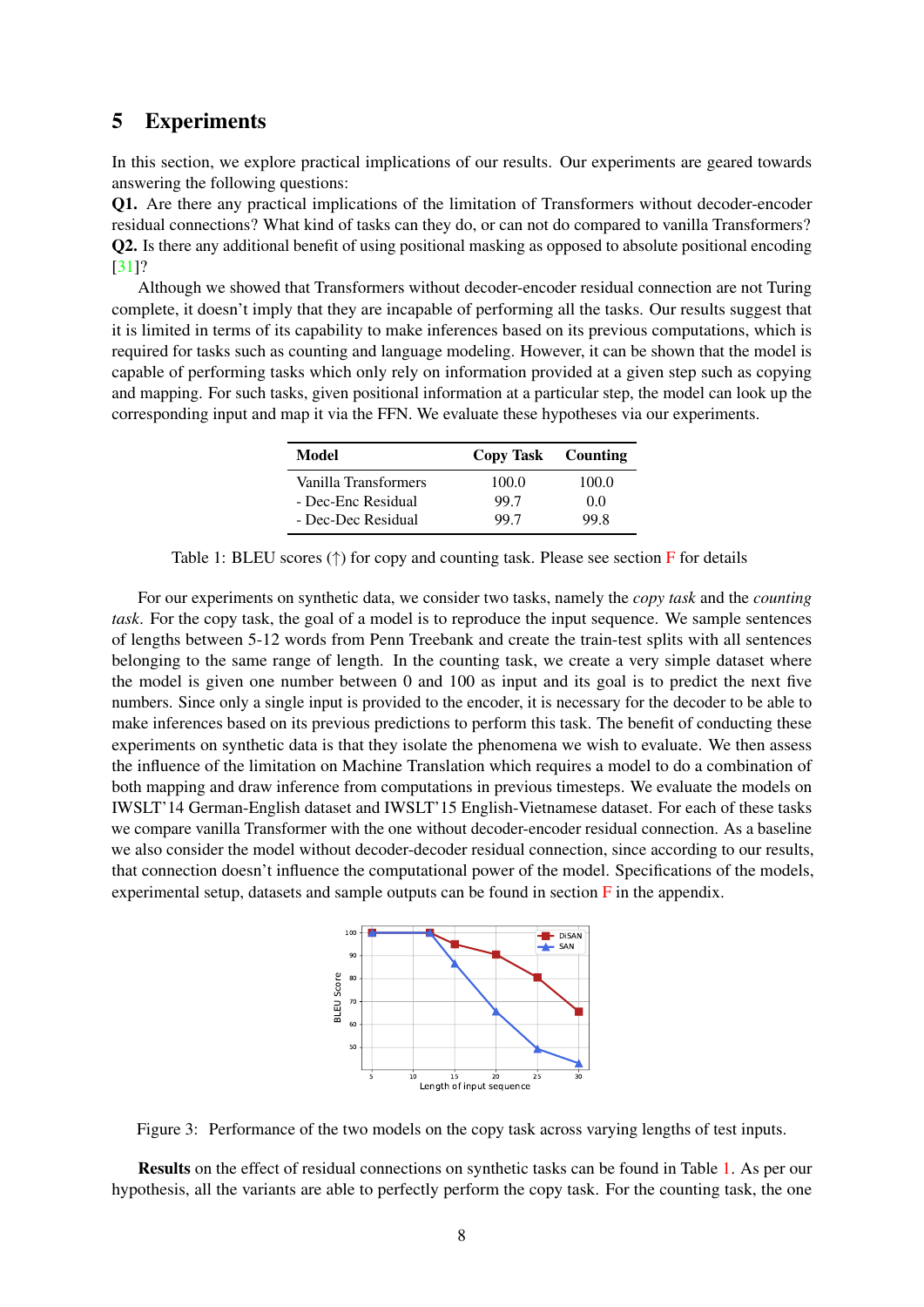| Model                | De-En | En-Vi |
|----------------------|-------|-------|
| Vanilla Transformers | 32.9  | 28.8  |
| - Dec-Enc Residual   | 24.1  | 21.8  |
| - Dec-Dec Residual   | 30.6  | 27.2  |

<span id="page-8-0"></span>Table 2: BLEU scores (↑) for translation task. Please see section [F](#page-26-0) for details

without decoder-encoder residual connection is theoretically incapable of performing it since the final FFN network at the end of the decoder receives a constant input at every step. However, the other two are able to accomplish it by learning to make decisions based on their prior predictions. For the machine translation task, the results can be found in Table [2.](#page-8-0) While the drop from removing decoder-encoder residual connection is significant, it's still able to perform reasonably well since the task can be largely fulfilled by mapping different words from one sentence to another.

For positional masking, our proof technique suggests that due to lack of positional encodings, the model must come up with its own mechanism to make order related decisions. Our hypothesis is that, if it's able to develop such a mechanism, it should be able to generalize to higher lengths and not overfit on the data it is provided. To evaluate this claim, we simply extend the copy task. We consider two models, one which is provided absolute positional encodings and one where only positional masking is applied. We train both the models for copy tasks on sentences of lengths 5-12 and evaluate it on various lengths going from 5 to 30. Figure [3](#page-7-1) shows the performance of these models across various lengths. The model with positional masking clearly generalizes up to higher lengths although its performance too degrades at extreme lengths. We found that the model with absolute positional encodings during training overfits on the fact that the 13th token is always the terminal symbol. Hence, when evaluated on higher lengths it never produces a sentence of length greater than 12. Other encoding schemes such as relative positional encodings [\[22,](#page-10-8) [3\]](#page-9-1) can generalize better, since they are inherently designed to address this particular issue. However, our goal is not to propose masking as a replacement of positional encodings, rather it is to determine whether the mechanism that the model develops during training is helpful in generalizing to higher lengths. Note that, positional masking was not devised by keeping generalization or any other benefit in mind. Our claim is only that, the use of masking does not limit the model's expressiveness and it may benefit in other ways, but during practice one should explore each of the mechanism and even a combination of both. [\[34\]](#page-11-3) showed that a combination of both masking and encodings is better able to learn order information as compared to explicit encodings.

# 6 Discussion and Final Remarks

We showed that the class of languages recognized by Transformers and RNNs are exactly the same. This implies that the difference in performance of both the networks across different tasks can be attributed only to their learning capabilities. In contrast to RNNs, Transformers are composed of multiple components which are not essential for its computational expressiveness. However, in practice they may play a crucial role. Recently, [\[32\]](#page-11-2) showed that the decoder-decoder attention heads in the lower layers of the decoder do play a significant role in the NMT task and suggest that they may be helping in language modeling. This indicates that components which are not essential for the computational power may play a vital role in improving the learning and generalization ability.

Take-Home Messages. We showed that order information can be provided either in the form of explicit encodings or masking without any loss of information. The decoder-encoder attention block plays a necessary role in conditioning the computation on the input sequence while the residual connection around it is necessary to keep track of previous computations. The feedforward network in the decoder is the only component capable of performing computations based on the input and prior computations. Our experimental results show that removing components essential for computational power inhibit the model's ability to perform certain tasks. At the same time, the components which do not play a role in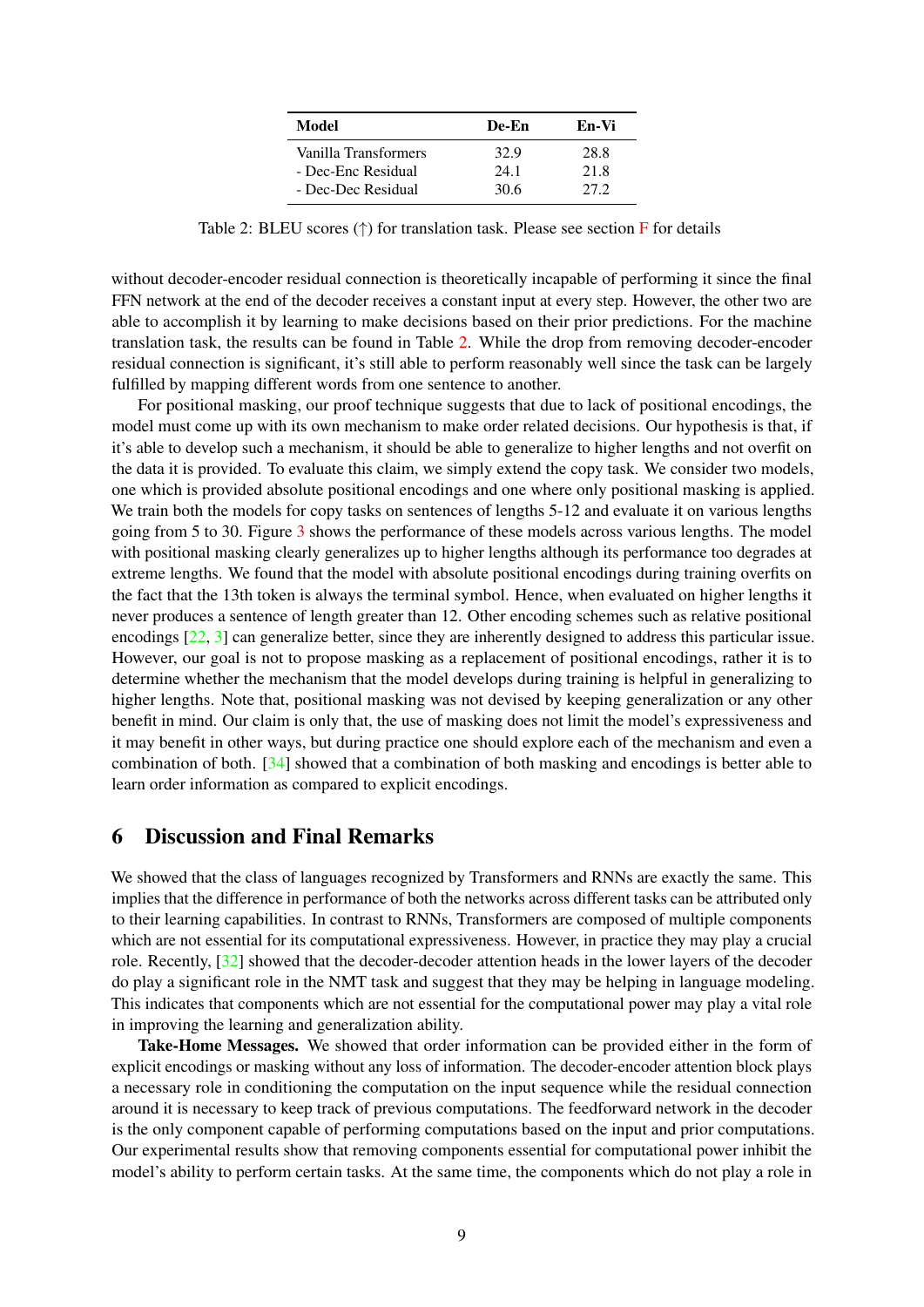the computational power may be vital to the learning ability of the network.

Although our proofs rely on arbitrary precision, which is common practice while studying the computational power of neural networks in theory [\[25,](#page-10-5) [18,](#page-10-6) [7,](#page-9-8) [35\]](#page-11-9), implementations in practice work over fixed precision settings. However, our construction provides a starting point to analyze Transformer under finite precision. Since RNNs with ReLU activation can recognize all regular languages in finite precision [\[12\]](#page-10-12), it follows from our construction that Transformer can also recognize a large class of regular languages in finite precision. At the same time, it doesn't imply that it can recognize all regular languages given the limitation due to the precision required to encode positional information. We leave the study of Transformers in finite precision for future work.

## References

- <span id="page-9-5"></span>[1] Mia Xu Chen, Orhan Firat, Ankur Bapna, Melvin Johnson, Wolfgang Macherey, George Foster, Llion Jones, Mike Schuster, Noam Shazeer, Niki Parmar, Ashish Vaswani, Jakob Uszkoreit, Lukasz Kaiser, Zhifeng Chen, Yonghui Wu, and Macduff Hughes. The best of both worlds: Combining recent advances in neural machine translation. In *Proceedings of the 56th Annual Meeting of the Association for Computational Linguistics (Volume 1: Long Papers)*, pages 76–86, Melbourne, Australia, July 2018. Association for Computational Linguistics.
- <span id="page-9-6"></span>[2] Yining Chen, Sorcha Gilroy, Andreas Maletti, Jonathan May, and Kevin Knight. Recurrent neural networks as weighted language recognizers. *arXiv preprint arXiv:1711.05408*, 2017.
- <span id="page-9-1"></span>[3] Zihang Dai, Zhilin Yang, Yiming Yang, Jaime Carbonell, Quoc Le, and Ruslan Salakhutdinov. Transformer-XL: Attentive language models beyond a fixed-length context. In *Proceedings of the 57th Annual Meeting of the Association for Computational Linguistics*, pages 2978–2988, Florence, Italy, July 2019. Association for Computational Linguistics.
- <span id="page-9-3"></span>[4] Mostafa Dehghani, Stephan Gouws, Oriol Vinyals, Jakob Uszkoreit, and Łukasz Kaiser. Universal transformers. *arXiv preprint arXiv:1807.03819*, 2018.
- <span id="page-9-0"></span>[5] Jacob Devlin, Ming-Wei Chang, Kenton Lee, and Kristina Toutanova. BERT: Pre-training of deep bidirectional transformers for language understanding. In *Proceedings of the 2019 Conference of the North American Chapter of the Association for Computational Linguistics: Human Language Technologies, Volume 1 (Long and Short Papers)*, pages 4171–4186, Minneapolis, Minnesota, June 2019. Association for Computational Linguistics.
- <span id="page-9-7"></span>[6] Felix A Gers and E Schmidhuber. Lstm recurrent networks learn simple context-free and contextsensitive languages. *IEEE Transactions on Neural Networks*, 12(6):1333–1340, 2001.
- <span id="page-9-8"></span>[7] Michael Hahn. Theoretical limitations of self-attention in neural sequence models. *arXiv preprint arXiv:1906.06755*, 2019.
- <span id="page-9-4"></span>[8] Jie Hao, Xing Wang, Baosong Yang, Longyue Wang, Jinfeng Zhang, and Zhaopeng Tu. Modeling recurrence for transformer. In *Proceedings of the 2019 Conference of the North American Chapter of the Association for Computational Linguistics: Human Language Technologies, Volume 1 (Long and Short Papers)*, pages 1198–1207, Minneapolis, Minnesota, June 2019. Association for Computational Linguistics.
- <span id="page-9-2"></span>[9] Cheng-Zhi Anna Huang, Ashish Vaswani, Jakob Uszkoreit, Noam Shazeer, Curtis Hawthorne, Andrew M. Dai, Matthew D. Hoffman, and Douglas Eck. An improved relative self-attention mechanism for transformer with application to music generation. *ArXiv*, abs/1809.04281, 2018.
- <span id="page-9-9"></span>[10] Guillaume Klein, Yoon Kim, Yuntian Deng, Jean Senellart, and Alexander M. Rush. Opennmt: Open-source toolkit for neural machine translation. *CoRR*, abs/1701.02810, 2017.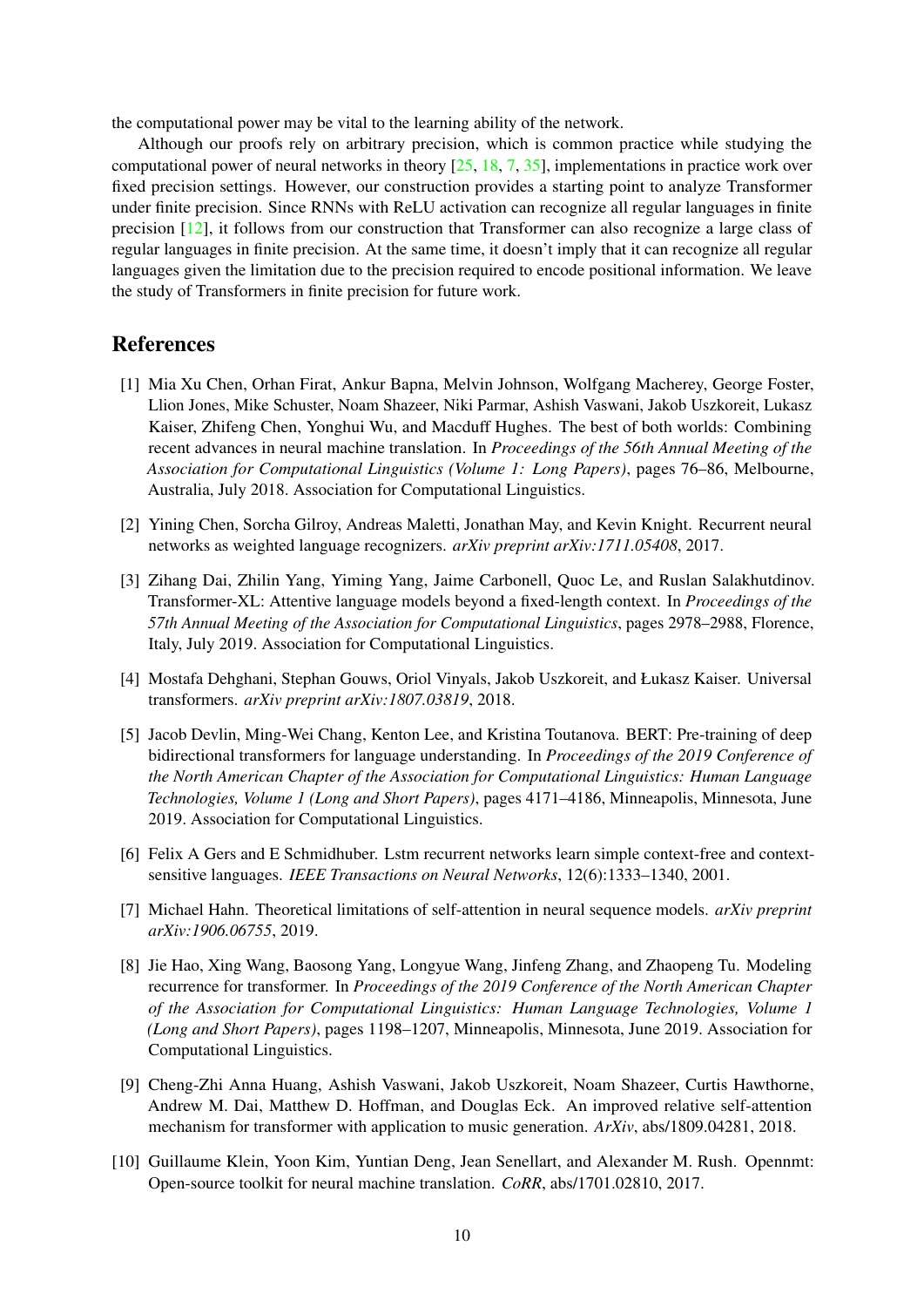- <span id="page-10-3"></span>[11] John F Kolen and Stefan C Kremer. *A field guide to dynamical recurrent networks*. John Wiley & Sons, 2001.
- <span id="page-10-12"></span>[12] Samuel A Korsky and Robert C Berwick. On the computational power of rnns. *arXiv preprint arXiv:1906.06349*, 2019.
- <span id="page-10-2"></span>[13] Yinhan Liu, Myle Ott, Naman Goyal, Jingfei Du, Mandar Joshi, Danqi Chen, Omer Levy, Mike Lewis, Luke Zettlemoyer, and Veselin Stoyanov. Roberta: A robustly optimized bert pretraining approach. *arXiv preprint arXiv:1907.11692*, 2019.
- <span id="page-10-14"></span>[14] Minh-Thang Luong and Christopher D Manning. Stanford neural machine translation systems for spoken language domains. In *Proceedings of the International Workshop on Spoken Language Translation*, pages 76–79, 2015.
- <span id="page-10-10"></span>[15] Warren S McCulloch and Walter Pitts. A logical calculus of the ideas immanent in nervous activity. *The bulletin of mathematical biophysics*, 5(4):115–133, 1943.
- <span id="page-10-7"></span>[16] Paul Michel, Omer Levy, and Graham Neubig. Are sixteen heads really better than one? *arXiv preprint arXiv:1905.10650*, 2019.
- <span id="page-10-0"></span>[17] Myle Ott, Sergey Edunov, David Grangier, and Michael Auli. Scaling neural machine translation. In *Proceedings of the Third Conference on Machine Translation: Research Papers*, pages 1–9, Brussels, Belgium, October 2018. Association for Computational Linguistics.
- <span id="page-10-6"></span>[18] Jorge Pérez, Javier Marinković, and Pablo Barceló. On the turing completeness of modern neural network architectures. *arXiv preprint arXiv:1901.03429*, 2019.
- <span id="page-10-1"></span>[19] Alec Radford, Karthik Narasimhan, Tim Salimans, and Ilya Sutskever. Improving language understanding by generative pre-training. *URL https://s3-us-west-2. amazonaws. com/openaiassets/researchcovers/languageunsupervised/language understanding paper. pdf*, 2018.
- <span id="page-10-13"></span>[20] Alexander Rush. The annotated transformer. In *Proceedings of Workshop for NLP Open Source Software (NLP-OSS)*, pages 52–60, Melbourne, Australia, July 2018. Association for Computational Linguistics.
- <span id="page-10-11"></span>[21] Luzi Sennhauser and Robert Berwick. Evaluating the ability of LSTMs to learn context-free grammars. In *Proceedings of the 2018 EMNLP Workshop BlackboxNLP: Analyzing and Interpreting Neural Networks for NLP*, pages 115–124, Brussels, Belgium, November 2018. Association for Computational Linguistics.
- <span id="page-10-8"></span>[22] Peter Shaw, Jakob Uszkoreit, and Ashish Vaswani. Self-attention with relative position representations. In *Proceedings of the 2018 Conference of the North American Chapter of the Association for Computational Linguistics: Human Language Technologies, Volume 2 (Short Papers)*, pages 464–468, New Orleans, Louisiana, June 2018. Association for Computational Linguistics.
- <span id="page-10-9"></span>[23] Tao Shen, Tianyi Zhou, Guodong Long, Jing Jiang, Shirui Pan, and Chengqi Zhang. Disan: Directional self-attention network for rnn/cnn-free language understanding. In *Thirty-Second AAAI Conference on Artificial Intelligence*, 2018.
- <span id="page-10-4"></span>[24] Hava T Siegelmann. *Neural networks and analog computation: beyond the Turing limit*. Springer Science & Business Media, 2012.
- <span id="page-10-5"></span>[25] Hava T Siegelmann and Eduardo D Sontag. On the computational power of neural nets. In *Proceedings of the fifth annual workshop on Computational learning theory*, pages 440–449. ACM, 1992.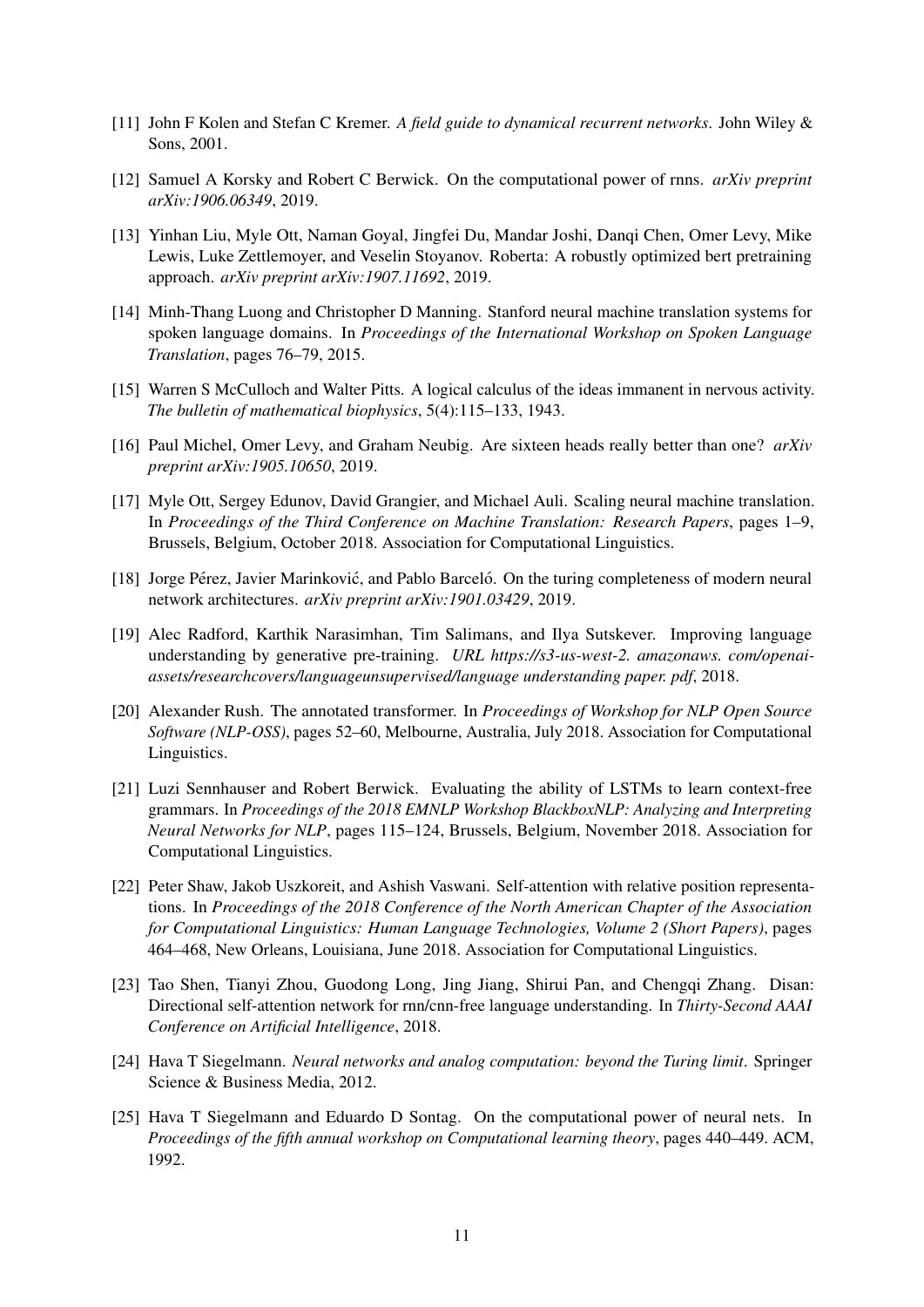- <span id="page-11-8"></span>[26] Natalia Skachkova, Thomas Trost, and Dietrich Klakow. Closing brackets with recurrent neural networks. In *Proceedings of the 2018 EMNLP Workshop BlackboxNLP: Analyzing and Interpreting Neural Networks for NLP*, pages 232–239, Brussels, Belgium, November 2018. Association for Computational Linguistics.
- <span id="page-11-1"></span>[27] Emma Strubell, Patrick Verga, Daniel Andor, David Weiss, and Andrew McCallum. Linguisticallyinformed self-attention for semantic role labeling. In *Proceedings of the 2018 Conference on Empirical Methods in Natural Language Processing*, pages 5027–5038, Brussels, Belgium, October-November 2018. Association for Computational Linguistics.
- <span id="page-11-5"></span>[28] Mirac Suzgun, Yonatan Belinkov, and Stuart M Shieber. On evaluating the generalization of lstm models in formal languages. *arXiv preprint arXiv:1811.01001*, 2018.
- <span id="page-11-7"></span>[29] Mirac Suzgun, Sebastian Gehrmann, Yonatan Belinkov, and Stuart M Shieber. Lstm networks can perform dynamic counting. *arXiv preprint arXiv:1906.03648*, 2019.
- <span id="page-11-4"></span>[30] Yao-Hung Hubert Tsai, Shaojie Bai, Makoto Yamada, Louis-Philippe Morency, and Ruslan Salakhutdinov. Transformer dissection: An unified understanding for transformer's attention via the lens of kernel. *arXiv preprint arXiv:1908.11775*, 2019.
- <span id="page-11-0"></span>[31] Ashish Vaswani, Noam Shazeer, Niki Parmar, Jakob Uszkoreit, Llion Jones, Aidan N Gomez, Łukasz Kaiser, and Illia Polosukhin. Attention is all you need. In *Advances in neural information processing systems*, pages 5998–6008, 2017.
- <span id="page-11-2"></span>[32] Elena Voita, David Talbot, Fedor Moiseev, Rico Sennrich, and Ivan Titov. Analyzing multi-head self-attention: Specialized heads do the heavy lifting, the rest can be pruned. In *Proceedings of the 57th Annual Meeting of the Association for Computational Linguistics*, pages 5797–5808, Florence, Italy, July 2019. Association for Computational Linguistics.
- <span id="page-11-6"></span>[33] Gail Weiss, Yoav Goldberg, and Eran Yahav. On the practical computational power of finite precision rnns for language recognition. *arXiv preprint arXiv:1805.04908*, 2018.
- <span id="page-11-3"></span>[34] Baosong Yang, Longyue Wang, Derek F Wong, Lidia S Chao, and Zhaopeng Tu. Assessing the ability of self-attention networks to learn word order. *arXiv preprint arXiv:1906.00592*, 2019.
- <span id="page-11-9"></span>[35] Chulhee Yun, Srinadh Bhojanapalli, Ankit Singh Rawat, Sashank Reddi, and Sanjiv Kumar. Are transformers universal approximators of sequence-to-sequence functions? In *International Conference on Learning Representations*, 2020.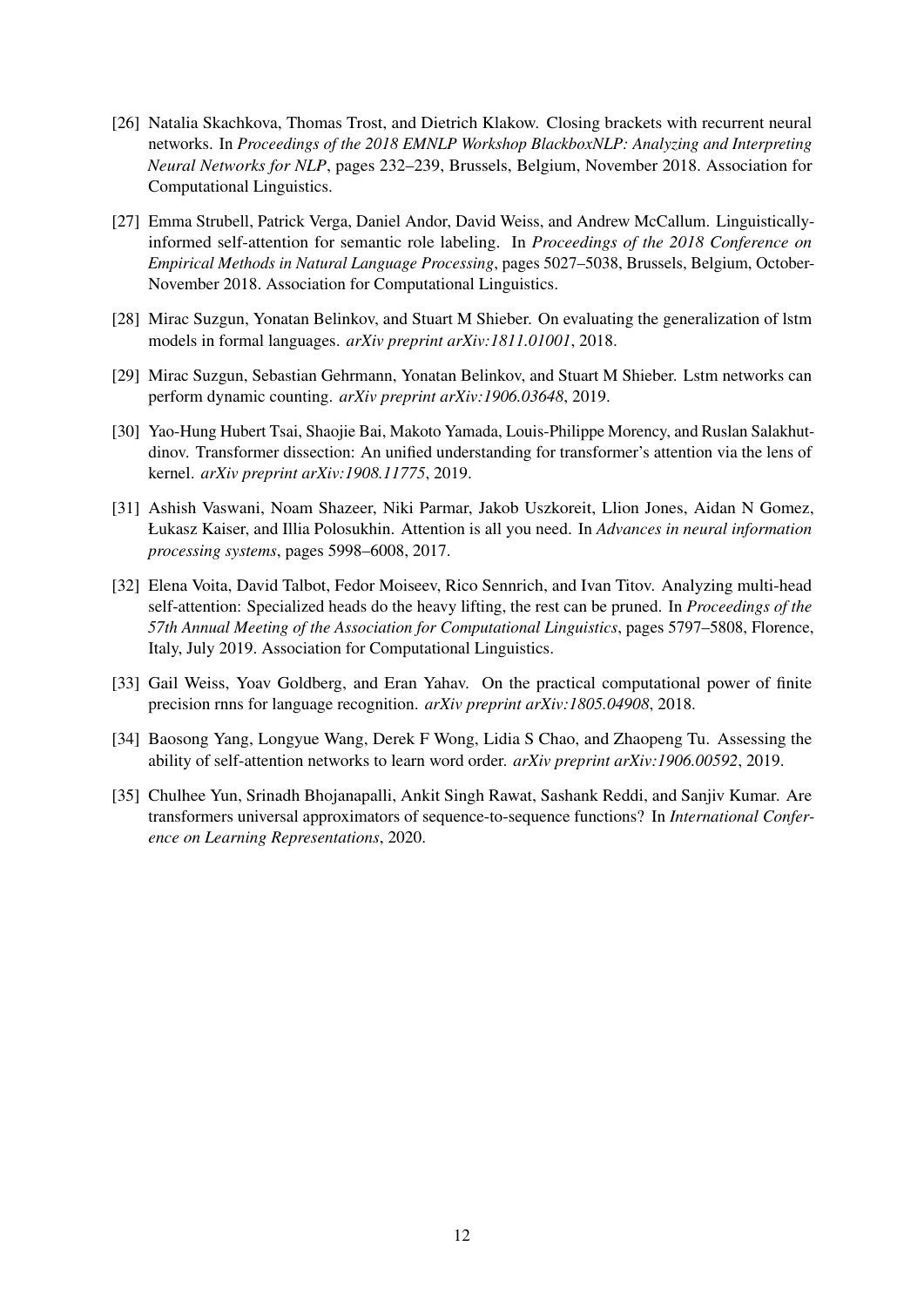# A Roadmap

We begin with varions definitions and results. We define simulation of Turing machines by RNNs and state the Turing-completeness result for RNNs. We define vanilla and directional Transformers and what it means for Transformers to simulate RNNs. Many of the definitions from the main paper are reproduced here, but in more detail. In Sec. [C](#page-15-0) we discuss the effect on computational power of removing various components of Transformers. Sec. [D](#page-16-0) contains the proof of Turing completeness of vanilla Transformers and Sec. [E](#page-19-0) the corresponding proof for directional Transformers. Finally, Sec. [F](#page-26-0) has further details of experiments.

# B Definitions

Denote the set  $\{1, 2, \ldots, n\}$  by  $[n]$ . Functions defined for scalars are extended to vectors in the natural way: for a function F defined on a set A, for a sequence  $(a_1, \ldots, a_n)$  of elements in A, we set  $F(a_1, \ldots, a_n) := (F(a_1), \ldots, F(a_n))$ . Indicator  $\mathbb{I}(P)$  is 1, if predicate P is true and is 0 otherwise. For a sequence  $\boldsymbol{X} = (\boldsymbol{x}_{n'}, \dots, \boldsymbol{x}_{n})$  for some  $n' \geq 0$ , we set  $\boldsymbol{X}_j := (\boldsymbol{x}_{n'}, \dots, \boldsymbol{x}_{j})$  for  $j \in \{n', i+1, \dots, n\}$ . We will work with an alphabet  $\Sigma = {\beta_1, \ldots, \beta_m}$ , with  $\beta_1 = \text{\#}$  and  $\beta_m = \text{\$}$ . The special symbols  $\text{\#}$ and \$ correspond to the beginning and end of the input sequence, resp. For a vector  $v$ , by  $0_v$  we mean the all-0 vector of the same dimension as v. Let  $\bar{t} := \min\{t, n\}$ 

### <span id="page-12-0"></span>B.1 RNNs and Turing-completeness

Here we summarize, somewhat informally, the Turing-completeness result for RNNs due to [\[25\]](#page-10-5). We recall basic notions from computability theory. In the main paper, for simplicity we stated the results for *total recursive* functions  $\phi: \{0,1\}^* \to \{0,1\}^*$ , i.e. a function that is defined on every  $s \in \{0,1\}^*$  and whose values can be computed by a Turing machine. While total recursive functions form a satisfactory formalization of seq-to-seq tasks, here we state the more general result for *partial recursive functions*. Let  $\phi: \{0,1\}^* \to \{0,1\}^*$  be partial recursive. A partial recursive function is one that need not be defined for every  $s \in \{0,1\}^*$ , and there exists a Turing Machine M with the following property. The input s is initially written on the tape of the Turing Machine M and the output  $\phi(s)$  is the content of the tape upon acceptance which is indicated by halting in a designated accept state. On s for which  $\phi$  is undefined, M does not halt.

We now specify how Turing machine M is simulated by RNN  $R(M)$ . In the RNNs in [\[25\]](#page-10-5) the hidden state  $h_t$  has the form

$$
\boldsymbol{h}_t = [\boldsymbol{q}_t, \Psi_1, \Psi_2],
$$

where  $q_t = [q_1, \ldots, q_s]$  denotes the state of M one-hot form. Numbers  $\Psi_1, \Psi_2 \in \mathbb{Q}$ , called stacks, store the contents of the tape in a certain Cantor set like encoding (which is similar to, but slightly more involved, than binary representation) at each step. The simulating RNN  $R(M)$ , gets as input encodings of  $s_1s_2...s_n$  in the first n steps, and from then on receives the vector 0 as input in each step. If  $\phi$  is defined on s, then M halts and accepts with the output  $\phi(s)$  the content of the tape. In this case,  $R(\mathcal{M})$ enters a special accept state, and  $\Psi_1$  encodes  $\phi(s)$  and  $\Psi_2 = 0$ . If M does not halt then  $R(\mathcal{M})$  also does not enter the accept state.

[\[25\]](#page-10-5) further show that from  $R(\mathcal{M})$  one can further explicitly produce the  $\phi(s)$  as its output. In the present paper, we will not deal with explicit production of the output but rather work with the definition of simulation in the previous paragraph. This is for simplicity of exposition, and the main ideas are already contained in our results. If the Turing machine computes  $\phi(s)$  in time  $T(s)$ , the simulation takes  $O(|s|)$ time to encode the input sequence s and  $4T(s)$  to compute  $\phi(s)$ .

<span id="page-12-1"></span>**Theorem B.1** ([\[25\]](#page-10-5)). Given any partial recursive function  $\phi$  :  $\{0,1\}^* \to \{0,1\}^*$  computed by Turing *machine*  $M_{\phi}$ *, there exists a simulating RNN R(* $M_{\phi}$ *).*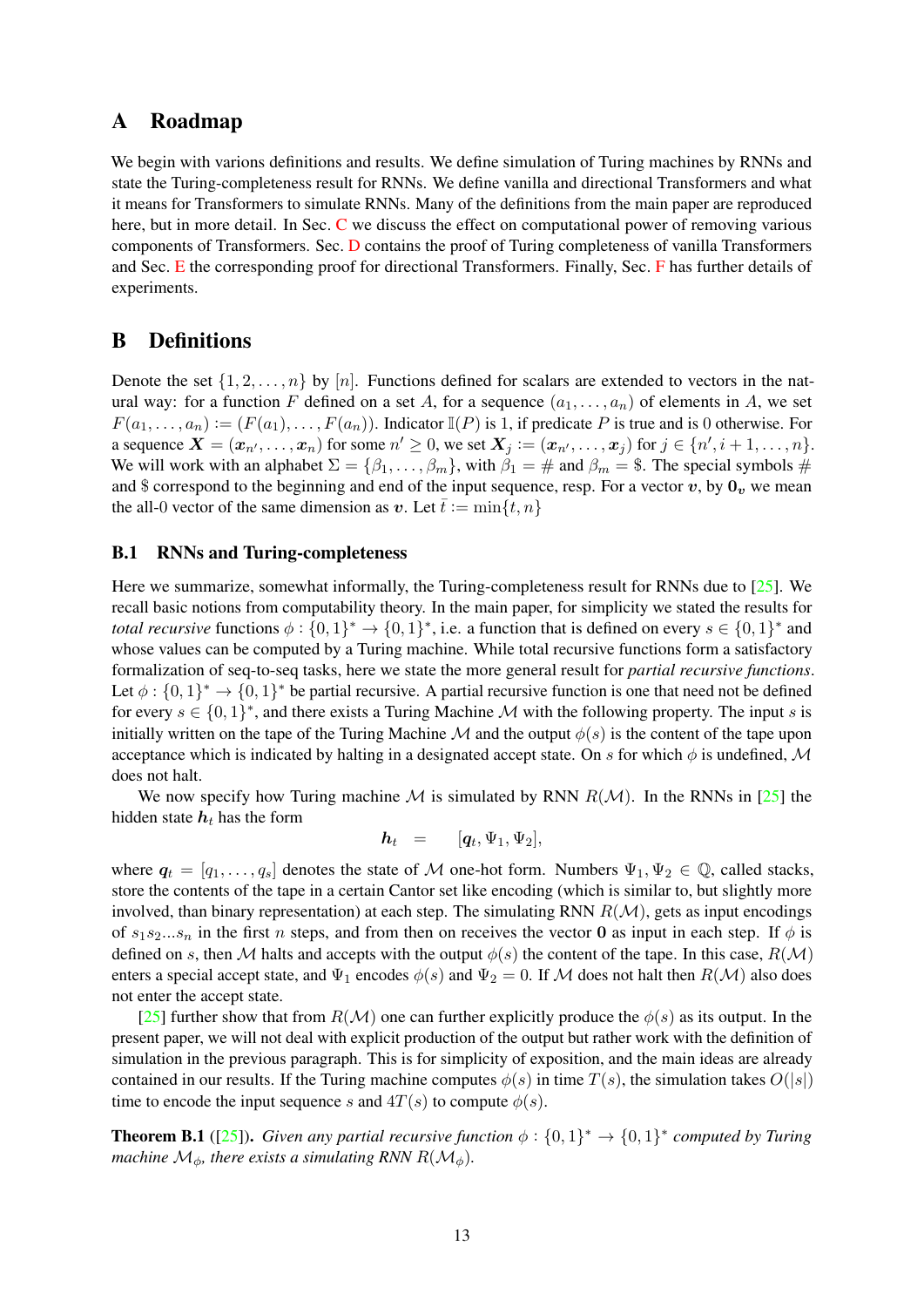In view of the above theorem, for establishing Turing-completeness of Transformers, it suffices to show that RNNs can be simulated by Transformers. Thus, in the sequel we will only talk about simulating RNNs.

### B.2 Vanilla Transformer Architecture

Here we describe the original transformer architecture due to [\[31\]](#page-11-0) as formalized by [\[18\]](#page-10-6). While our notation and definitions largely follow [\[18\]](#page-10-6), they are not identical. The transformer here makes use of positional encoding; later we will discuss the transformer variant using directional attention but without using positional encoding.

The transformer, denoted Trans, is a sequence-to-sequence architecture. Its input consists of (i) a sequence  $X = (x_1, \ldots, x_n)$  of vectors in  $\mathbb{Q}^d$ , (ii) a seed vector  $y_0 \in \mathbb{Q}^d$ . The output is a sequence  $\bm{Y}=(\bm{y}_1,\ldots,\bm{y}_r)$  of vectors in  $\mathbb{Q}^d$ . The sequence  $\bm{X}$  is obtained from the sequence  $(s_0,\ldots,s_n)\in \Sigma^{n+1}$ of symbols by using the embedding mentioned earlier:  $x_i = f(f_b(s_i), pos(i))$  for  $0 \le i \le n$ . The transformer consists of composition of *transformer encoder* and a *transformer decoder*. The transformer encoder is obtained by composing one or more *single-layer encoders* and similarly the transformer decoder is obtained by composing one or more *single-layer decoders*. For the feed-forward networks in the transformer layers we use the activation as in  $[25]$ , namely the saturated linear activation function:

$$
\sigma(x) = \begin{cases}\n0 & \text{if } x < 0, \\
x & \text{if } 0 \le x \le 1, \\
1 & \text{if } x > 1.\n\end{cases}
$$
\n(4)

As mentioned in the main paper, we can easily work with the standard ReLU activation via  $\sigma(x)$  =  $ReLU(x) - RelU(x - 1)$ . In the following, after defining these components, we will put them together to specify the full transformer architecture. But we begin with self-attention mechanism which is the central feature of the transformer.

Self-attention. The self-attention mechanism takes as input (i) a *query* vector q, (ii) a sequence of *key* vectors  $\mathbf{K} = (\mathbf{k}_1, \dots, \mathbf{k}_n)$ , and (iii) a sequence of *value* vectors  $\mathbf{V} = (\mathbf{v}_1, \dots, \mathbf{v}_n)$ . All vectors are in  $\mathbb{Q}^d.$ 

The q-attention over keys K and values V, denoted by  $\text{Att}(q, K, V)$ , is a vector a given by

$$
(\alpha_1,\ldots,\alpha_n) = \rho(f^{\text{att}}(\boldsymbol{q},\boldsymbol{k}_1),\ldots,f^{\text{att}}(\boldsymbol{q},\boldsymbol{k}_n)),
$$
  

$$
\boldsymbol{a} = \alpha_1\boldsymbol{v}_1 + \alpha_2\boldsymbol{v}_2 + \cdots + \alpha_n\boldsymbol{v}_n.
$$

The above definition uses two functions  $\rho$  and  $f^{\text{att}}$  which we now describe. For the normalization function  $\rho: \mathbb{Q}^n \to \mathbb{Q}_{\geq 0}^n$  we will use hardmax: for  $\boldsymbol{x} = (x_1, \dots, x_n) \in \mathbb{Q}^n$ , if the maximum value occurs  $r$  times among  $x_1, \ldots, x_n$ , then hardmax $(\bm{x})_i := 1/r$  if  $x_i$  is a maximum value and hardmax $(\bm{x})_i := 0$ otherwise. In practice, the softmax is often used but its output values are in general not rational. The names soft-attention and hard-attention are used for the attention mechanism depending on which normalization function is used.

For the Turing-completeness proof of vanilla transformers, the scoring function  $f<sup>att</sup>$  used is a combination of multiplicative attention [\[31\]](#page-11-0) and a non-linear function:  $f^{\text{att}}(q, k_i) = - |\langle q, k_i \rangle|$ . For directional transformers, the standard multiplicative attention is used, that is,  $f^{\text{att}}(q, k_i) = \langle q, k_i \rangle$ .

**Transformer encoder.** A *single-layer encoder* is a function  $Enc(X; \theta)$ , where  $\theta$  is the parameter vector and the input  $X = (x_1, \ldots, x_n)$  is a sequence of vector in  $\mathbb{Q}^d$ . The output is another sequence  $\mathbf{Z} = (z_1, \ldots, z_n)$  of vectors in  $\mathbb{Q}^d$ . The parameters  $\boldsymbol{\theta}$  specify functions  $Q(\cdot), K(\cdot), V(\cdot)$ , and  $O(\cdot)$ , all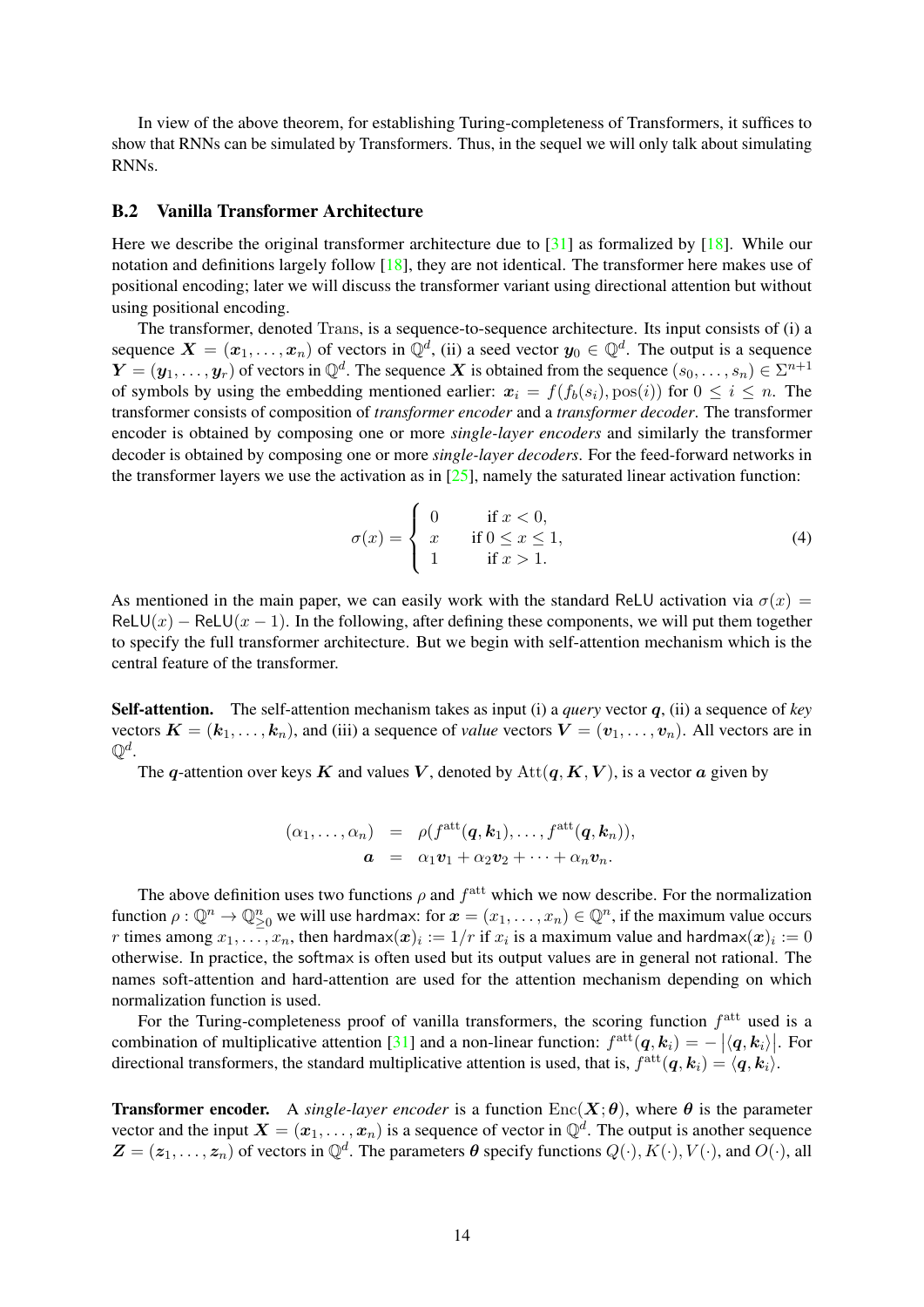of type  $\mathbb{Q}^d \to \mathbb{Q}^d$ . The functions  $Q(\cdot), K(\cdot)$ , and  $V(\cdot)$  are usually linear transformations and this will be the case in our constructions:

$$
Q(x_i) = \boldsymbol{x}_i^T W_Q,
$$
  
\n
$$
K(x_i) = \boldsymbol{x}_i^T W_K,
$$
  
\n
$$
V(x_i) = \boldsymbol{x}_i^T W_V,
$$

where  $W_Q, W_K, W_V \in \mathbb{Q}^{d \times d}$ . The function  $O(\cdot)$  is a feed-forward network. The single-layer encoder is then defined by

<span id="page-14-0"></span>
$$
\begin{array}{rcl}\n\mathbf{a}_i & = & \text{Att}(Q(\mathbf{x}_i), K(\mathbf{X}), V(\mathbf{X})) + \mathbf{x}_i, \\
\mathbf{z}_i & = & O(\mathbf{a}_i) + \mathbf{a}_i.\n\end{array} \tag{5}
$$

The addition operations  $+x_i$  and  $+a_i$  are the residual connections. The operation in [\(5\)](#page-14-0) is called the encoder-encoder attention block.

The complete L-layer transformer encoder  $\text{TEnc}^{(L)}(\bm{X};\bm{\theta})$  has the same input  $\bm{X}=(\bm{x}_1,\dots,\bm{x}_n)$  as the single-layer encoder. By contrast, its output consists of two sequences  $(\mathbf{K}^e, \mathbf{V}^e)$ , each a sequence of n vectors in  $\mathbb{Q}^d$ . The encoder  $\text{TEnc}^{(L)}(\cdot)$  is obtained by repeated application of single-layer encoders, each with its own parameters; and at the end, two trasformation functions  $K^L(\cdot)$  and  $V^L(\cdot)$  are applied to the sequence of output vectors at the last layer. Functions  $K^{(L)}(\cdot)$  and  $V^{(L)}(\cdot)$  are linear transformations in our constructions. Formally, for  $1 \leq \ell \leq L - 1$  and  $X^1 := X$ , we have

$$
\begin{array}{ccc} \boldsymbol{X}^{\ell+1} & = & \text{Enc}(\boldsymbol{X}^{\ell};\boldsymbol{\theta}_{\ell}), \\ \boldsymbol{K}^{e} & = & K^{(L)}(\boldsymbol{X}^{L}), \\ \boldsymbol{V}^{e} & = & V^{(L)}(\boldsymbol{X}^{L}). \end{array}
$$

The output of the L-layer Transformer encoder  $(K^e, V^e) = \text{TEnc}^{(L)}(X)$  is fed to the Transformer decoder which we describe next.

**Transformer decoder.** The input to a *single-layer decoder* is (i)  $(K^e, V^e)$ , the sequences of key and value vectors output by the encoder, and (ii) a sequence  $\bm{Y} = (\bm{y}_1, \ldots, \bm{y}_k)$  of vectors in  $\mathbb{Q}^d$ . The output is another sequence  $\mathbf{Z} = (z_1, \dots, z_k)$  of vectors in  $\mathbb{Q}^d$ .

Similar to the single-layer encoder, a single-layer decoder is parameterized by functions  $Q(\cdot), K(\cdot), V(\cdot)$ and  $O(·)$  and is defined by

<span id="page-14-1"></span>
$$
\boldsymbol{p}_t = \text{Att}(Q(\boldsymbol{y}_t), K(\boldsymbol{Y}_t), V(\boldsymbol{Y}_t)) + \boldsymbol{y}_t, \tag{6}
$$

$$
a_t = \text{Att}(p_t, \boldsymbol{K}^e, \boldsymbol{V}^e) + p_t, \tag{7}
$$

$$
\boldsymbol{z}_t \hspace{2mm} = \hspace{2mm} O(\boldsymbol{a}_t) + \boldsymbol{a}_t.
$$

The operation in [\(6\)](#page-14-1) will be referred to as the *decoder-decoder attention* block and the operation in [\(7\)](#page-14-1) as the *decoder-encoder attention* block. In the decoder-decoder attention block, positional masking is applied to prevent the network from attending over symbols which are ahead of them.

An L-layer Transformer decoder is obtained by repeated application of L single-layer decoders each with its own parameters and a transformation function  $F: \mathbb{Q}^d \to \mathbb{Q}^d$  applied to the last vector in the sequence of vectors output by the final decoder. Formally, for  $1 \leq \ell \leq L - 1$  and  $Y^1 = Y$  we have

$$
\begin{aligned} \boldsymbol{Y}^{\ell+1} \quad & = \text{Dec}((\boldsymbol{K}^{e},\boldsymbol{V}^{e}),\boldsymbol{Y}^{\ell};\boldsymbol{\theta}_{\ell}), \\ & \boldsymbol{z} \qquad \qquad = F(\boldsymbol{y}^{L}_{t}). \end{aligned}
$$

We use  $\boldsymbol{z} = \text{TDec}^L((\boldsymbol{K}^e, \boldsymbol{V}^e), \boldsymbol{Y}; \boldsymbol{\theta})$  to denote an *L*-layer Transformer decoder. Note that while the output of a single-layer decoder is a sequence of vectors, the output of an L-layer Transformer decoder is a single vector.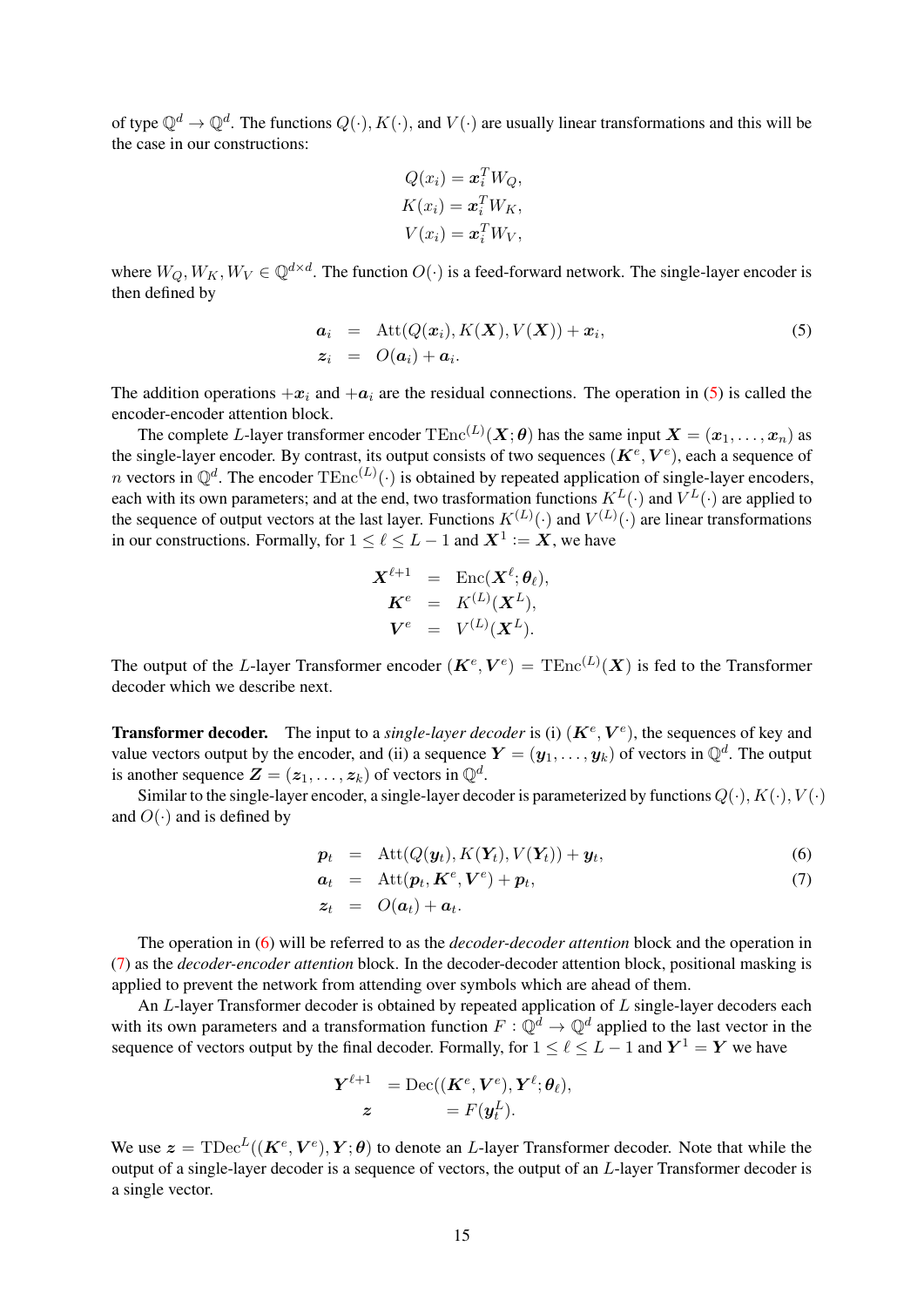**The complete Transformer.** A *Transformer network* receives an input sequence  $X$ , a seed vector  $y_0$ , and  $r \in \mathbb{N}$ . For  $t \geq 0$  its output is a sequence  $\mathbf{Y} = (\mathbf{y}_1, \dots, \mathbf{y}_r)$  defined by

$$
\tilde{\boldsymbol{y}}_{t+1}=\text{TDec}\left(\text{TEnc}(\boldsymbol{X}), (\boldsymbol{y}_0, \boldsymbol{y}_1, \dots, \boldsymbol{y}_t)\right).
$$

We get  $y_{t+1}$  by adding positional encoding:  $y_{t+1} = \tilde{y}_{t+1} + \text{pos}(t+1)$ . We denote the complete Transformer by Trans $(X, y_0) = Y$ . The Transformer "halts" when  $y_T \in H$ , where H is a prespecified halting set.

Simulation of RNNs by Transformers. We say that a Transformer simulates an RNN (as defined in Sec. [B.1\)](#page-12-0) if on input  $s \in \Sigma^*$ , at each step t, the vector  $y_t$  contains the hidden state  $h_t$  as a subvector:  $y_t = [h_t, \cdot]$ , and halts at the same step as RNN.

# <span id="page-15-0"></span>C Components of Transformers and their effect on computational power

#### C.1 Encoder

Before moving on to the complete Transformer architecture. We first take a look at the encoder. The Transformer encoder without any positional information is order invariant. That is, given two sequences which are permutations of each other, the output of the network remains the same. Since it is order invariant it cannot recognize regular languages such as  $(ab)^*$ . [\[18\]](#page-10-6) showed that even though it is permutations invariant it can recognize non-regular languages such as the language  $S = \{w \in$  ${a, b}^*|w$  has strictly more symbols a than b}. However, it is trivial to see that even though it can compare the occurrence of two symbols, it cannot recognize well-balanced parenthesis languages such as Dyck-1. Let  $\Sigma = \{[,]\}$ , then the language Dyck-1 denoted by  $L_D$  is defined as  $L_D = \{w \in \Sigma^* | \text{ all }$ prefixes of w contain no more | 's than | 's and the number of | 's in w equals the number of | 's  $\}$ . Essentially the number of open brackets have to be greater than the number of closed brackets at every point and the total number of open and closed brackets should be the same at the end.

Proposition C.1. *There exists a Transformer Encoder with positional masking that can recognize the language*  $L_D$  *(Dyck-1)* 

*Proof.* Let  $s_1, s_2, \ldots, s_n$  denote a sequence  $w \in L_D$ . Let  $f_e(\mathfrak{l}) = 1$  and  $f_e(\mathfrak{l}) = -1$ . We use a single layer Encoder network where we set the weight matrix for key vectors to be null matrix, that is  $W_k = 0$ . The weights matrices corresponding query and value vectors are set to Identity. Thus,

$$
\operatorname{Att}(\boldsymbol{q}_i,\boldsymbol{K}_i,\boldsymbol{V}_i)=\sum_{j=1}^i \boldsymbol{v}_j
$$

for  $1 \le i \le n$ . Thus if in the first i inputs there are k open brackets and l closed brackets, then  $a_i = \frac{1}{k} - \frac{1}{l}$ l where  $i = k+l$ . This implies that if  $a_i$  is greater than zero then, the number of open brackets higher and if its less than zero then the number of closed brackets are higher. We then use a simple feedforward network of the form  $z_i = \text{ReLU}(\mathbf{W}_1 \boldsymbol{a}_i)$  where  $\mathbf{W}_1 \in \mathbb{Q}^2$ . Let  $\mathbf{W}_1 = [1, -1]$ , then  $z_i = \text{ReLU}([\boldsymbol{a}_i, -\boldsymbol{a}_i])$ . The first coordinate of  $z_i$  will be nonzero only when the number of open brackets will be greater than the number of closed brackets and zero otherwise. Similarly, the second coordinate will be nonzero only when the number of closed brackets are greater than the number of open brackets and will be zero other wise. Thus for the for a word w to be in language  $L<sub>D</sub>$ , the second coordinate must never be nonzero and the first coordinate of  $z_n$  should be zero to ensure the number of open brackets and closed brackets are the same.

For an input sequence  $s_1, s_2, \ldots, s_n$ , the encoder will produce  $z_1, \ldots, z_n$  based on the construction specified above. A word w belongs to language  $L_D$  if  $z_{i,2} = 0$  for all  $1 \le i \le n$  (maxpool over  $z_{i,2}$ ) and  $z_{n,1} = 0$ . Else, the word w does not belong to the language  $L_D$ .  $\Box$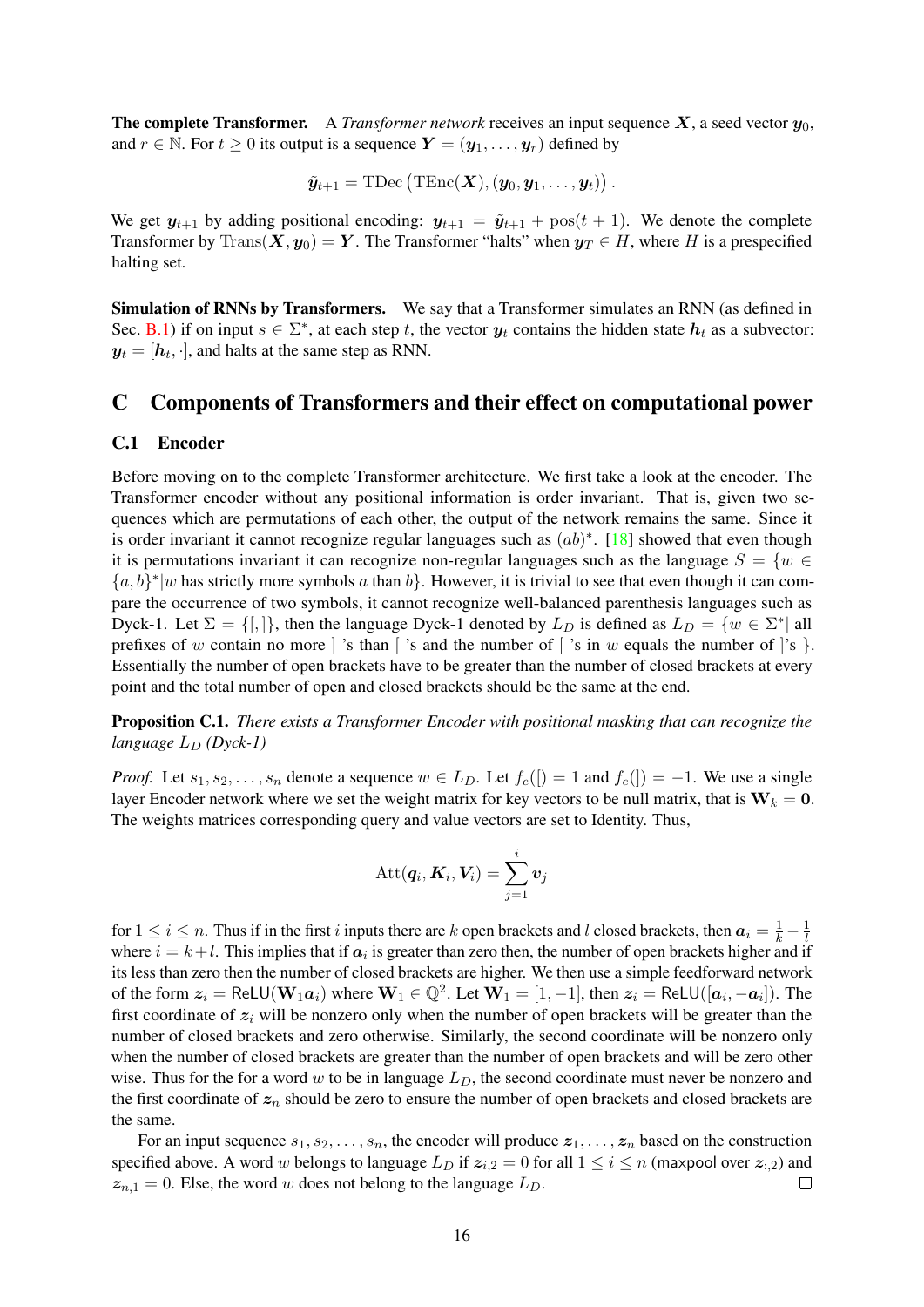The task of recognizing the language Dyck-1 is similar to the task of comparing the occurrences of symbols a and b in  $\Sigma^*$  where  $\Sigma = a, b$ . The main difference being that the order also matters. For an Encoder without any positional information, the sequence [[] and ]][[ will lead to the same outputs whereas for an Encoder with positional masking, it will be able to distinguish the two and recognize the one that belongs to Dyck-1.

### <span id="page-16-1"></span>C.2 Residual Connections

Proposition C.2. *The Transformer without residual connection around the Encoder-Decoder Attention block in the Decoder is not Turing Complete*

*Proof.* Recall that the vectors  $a_t$  is produced from the Encoder-Decoder Attention block in the following way,

$$
\boldsymbol{a}_t = \mathrm{Att}(\boldsymbol{p}_t, \boldsymbol{K}^e, \boldsymbol{V}^e) + \boldsymbol{p}_t
$$

The result follows from the observation that without the residual connections,  $a_t = \text{Att}(p_t, K^e, V^e)$ , which leads to  $a_t = \sum_{i=1}^n \alpha_i v_i^e$  for some  $\alpha_i$ s such that  $\sum_i^n \alpha_i = 1$ . Since  $v_i^e$  is produced from the encoder, the vector  $a_t$  will have no information about its previous hidden state values. Since the previous hidden state information was computed and stored in  $p_t$ , without the residual connection, the information in  $a_t$ depends solely on the output of the encoder.

One could argue that since the attention weights  $\alpha_i$ s depend on the query vector  $p_t$ , it could still use it gain the necessary information from the vectors  $v_i^e$ s. To see that its not true, consider the following simple problem, given a value  $\Delta$ , where  $0 \leq \Delta \leq 1$ , the network has to produce the values  $0, \Delta, 2\Delta, \ldots, 1$ . That is, it has to produce values of the form  $n\Delta$  for all n such that  $n\Delta \in [0,1]$ . Note that, since there is only one input, the encoder will produce only one particular output vector and regardless of what the value of the query vector  $p_t$  is, the vector  $a_t$  will be constant at every timestep. Since  $a_t$  is fed to feedforward network which maps it to  $z_t$ , the output of the decoder will remain the same at every timestep and it cannot produce distinct values. Thus the model cannot perform the task defined above which RNNs and Vanilla Transformers can easily do with a simple counting mechanism via their recurrent connection.

In case of hard attention, the network without Encoder-Decoder residual connection with  $n$  inputs can have atmost  $2^n - 1$  distinct  $a_t$  values and hence will be unable to perform a task that takes n inputs and has to produce more than  $2^n - 1$  outputs.

This implies that the model without Encoder-Decoder residual connection is limited in its capability to perform tasks which requires it to make inferences based on previously generated outputs.

 $\Box$ 

# <span id="page-16-0"></span>D Completeness of Vanilla Transformers

#### D.1 Simulation of RNNs by Transformers with positional encoding

Theorem D.1. *RNNs can be simulated by vanilla Transformers and hence the class of vanilla Transformers is Turing-complete.*

*Proof.* The construction of the simulating transformer is simple: it uses a single head and both the encoder and decoder have one layer. Moreover, the encoder does very little and most of the action happens in the decoder. The main task for the simulation is to design the input embedding (building on the given base embedding  $f_b$ ), the feedforward network  $O(\cdot)$  and the matrices corresponding to functions  $Q(\cdot), K(\cdot), V(\cdot).$ 

Input embedding. The input embedding is obtained by summing the symbol and positional encodings which we next describe. These encodings have dimension  $d = 2d_h + d_b + 2$ , where  $d_h$  is the dimension of the hidden state of the RNN and  $d_b$  is the dimension of the given encoding  $f_b$  of the input symbols.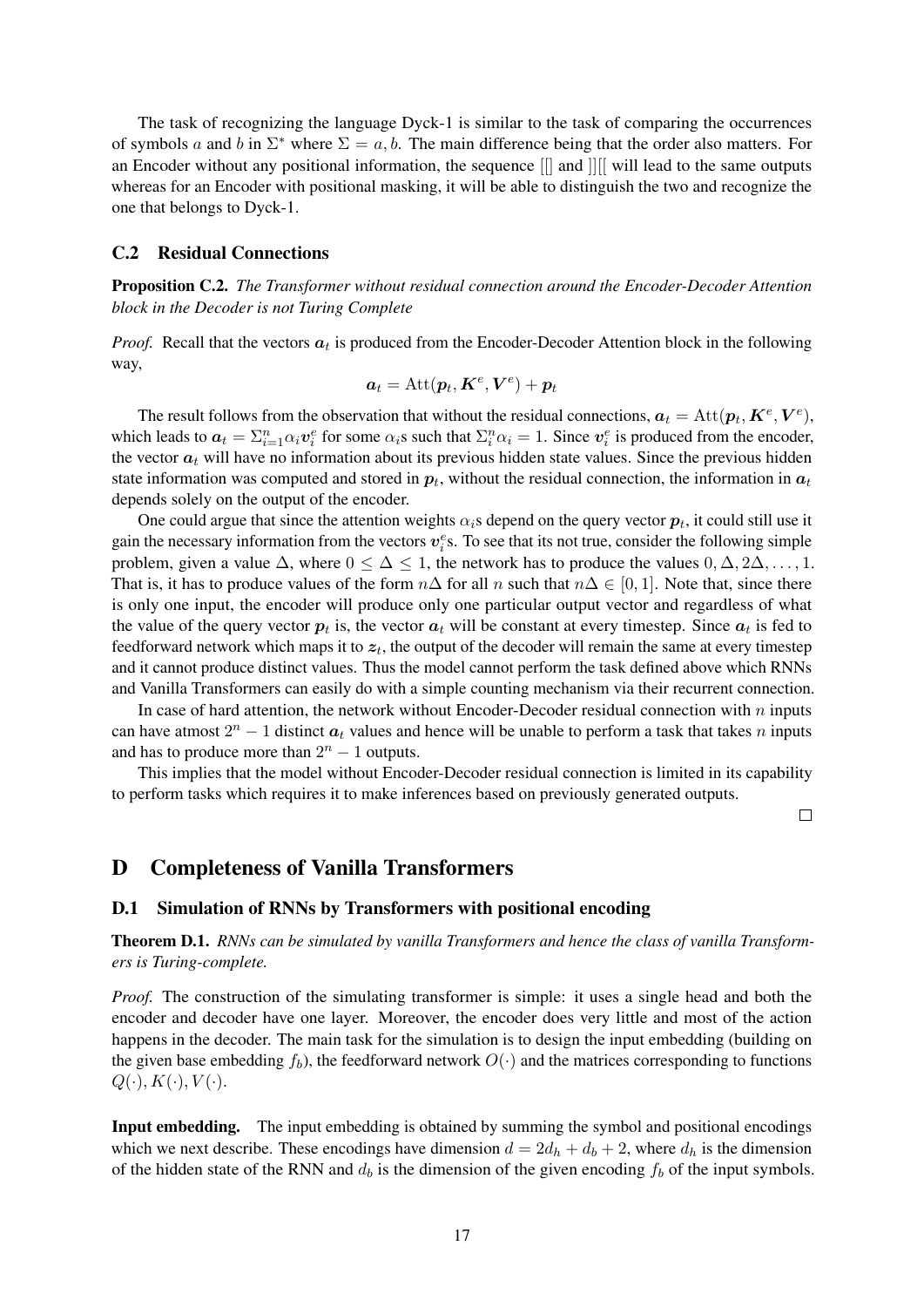We will use the symbol encoding  $f^{symb} : \Sigma \to \mathbb{Q}^d$  which is essentially the same as  $f_b$  except that the dimension is now larger:

$$
f^{\text{symb}}(s) = [\mathbf{0}_{d_h}, f_e(s); \ \mathbf{0}_{d_h}, 0, 0].
$$

The positional encoding pos:  $\mathbb{N} \to \mathbb{Q}^d$  is simply

$$
\text{pos}(i) = [\mathbf{0}_{d_h}, \mathbf{0}_{d_b}, \mathbf{0}_{d_h}, i, 1].
$$

Together, these define the combined embedding f for a given input sequence  $s_0s_1 \cdots s_n \in \Sigma^*$  by

$$
f(s_i) = f^{\text{symb}}(s_i) + \text{pos}(i) = [\mathbf{0}_{d_h}, f_b(s_i), \mathbf{0}_{d_h}, i, 1].
$$

The vectors  $v \in \mathbb{O}^d$  used in the computation of our transformer are of the form

$$
\bm{v} = [\bm{h}_1, \bm{s}; \ \bm{h}_2, x_1, x_2],
$$

where  $h_1, h_2 \in \mathbb{Q}^{d_h}, s \in \mathbb{Q}^{d_e}$ , and  $x_1, x_2 \in \mathbb{Q}$ . The coordinates corresponding to the  $h_i$ 's are reserved for computation related to hidden states of the RNN, the coordinates corresponding to s are reserved for base embeddings, and those for  $x_1$  and  $x_2$  are reserved for scalar values related to positional operations. The first two blocks, corresponding to  $h_1$  and s are reserved for computation of the RNN.

During the computation of the Transformer, the underlying RNN will get the input  $s_{\bar{t}}$  at step t for  $t = 0, 1, \ldots$ , where recall that  $\bar{t} = \min\{t, n\}$ . This sequence leads to the RNN getting the embedding of the input sequence  $s_0, \ldots, s_n$  in the first  $n + 1$  steps followed by the embedding of the symbol \$ for the subsequent steps, which is in accordance with the requirements of  $[25]$ . Similar to  $[18]$  we use the following scoring function in the attention mechanism in our construction,

$$
f^{\text{att}}(\boldsymbol{q}_i, \boldsymbol{k}_j) = -|\langle \boldsymbol{q}_i, \boldsymbol{k}_j \rangle| \tag{8}
$$

Construction of TEnc. As previously mentioned, our transformer encoder has only one layer, and the computation in the encoder is very simple: the attention mechanism is not utilized, only the residual connections are. This is done by setting the matrix for  $V(\cdot)$  to the all-zeros matrix, and the feedforward networks to always output 0. The application of appropriately chosen linear transformations for the final  $K(\cdot)$  and  $V(\cdot)$  give the following lemma about the output of the encoder.

<span id="page-17-0"></span>Lemma D.2. *There exists a single layer encoder denoted by* TEnc *that takes as input the sequence*  $(x_1,\ldots,x_n,\$)$  and generates the tuple  $(K^e, V^e)$  where  $K^e = (k_1,\ldots,k_n)$  and  $V^e = (v_1,\ldots,v_n)$ *such that,*

$$
\begin{array}{rcl}\n\bm{k}_i & = & [\bm{0}_h, \bm{0}_s; \ \bm{0}_h, -1, i], \\
\bm{v}_i & = & [\bm{0}_h, \bm{s}_i; \ \bm{0}_h, 0, 0].\n\end{array}
$$

Construction of TDec. As in the construction of TEnc, our TDec has only one layer. Also like TEnc, the decoder-decoder attention block just computes the identity: we set  $V^{(1)}(\cdot) = 0$  identically, and use the residual connection so that  $p_t = y_t$ .

For  $t \geq 0$ , at the t-th step we denote the input to the decoder as  $y_t = \tilde{y}_t + \text{pos}(t)$ . Let  $h_0 =$  $\mathbf{0}_h$  and  $\tilde{\mathbf{y}}_0 = \mathbf{0}$ . We will show by induction that at the t-th timestep we have

$$
\mathbf{y}_t = [\mathbf{h}_t, \mathbf{0}_s; \ \mathbf{0}_h, t+1, 1]. \tag{9}
$$

By construction, this is true for  $t = 0$ :

$$
\bm{y}_0=[\bm{0}_h,\bm{0}_s;\;\bm{0}_h,1,1].
$$

Assuming that it holds for t, we show it for  $t + 1$ .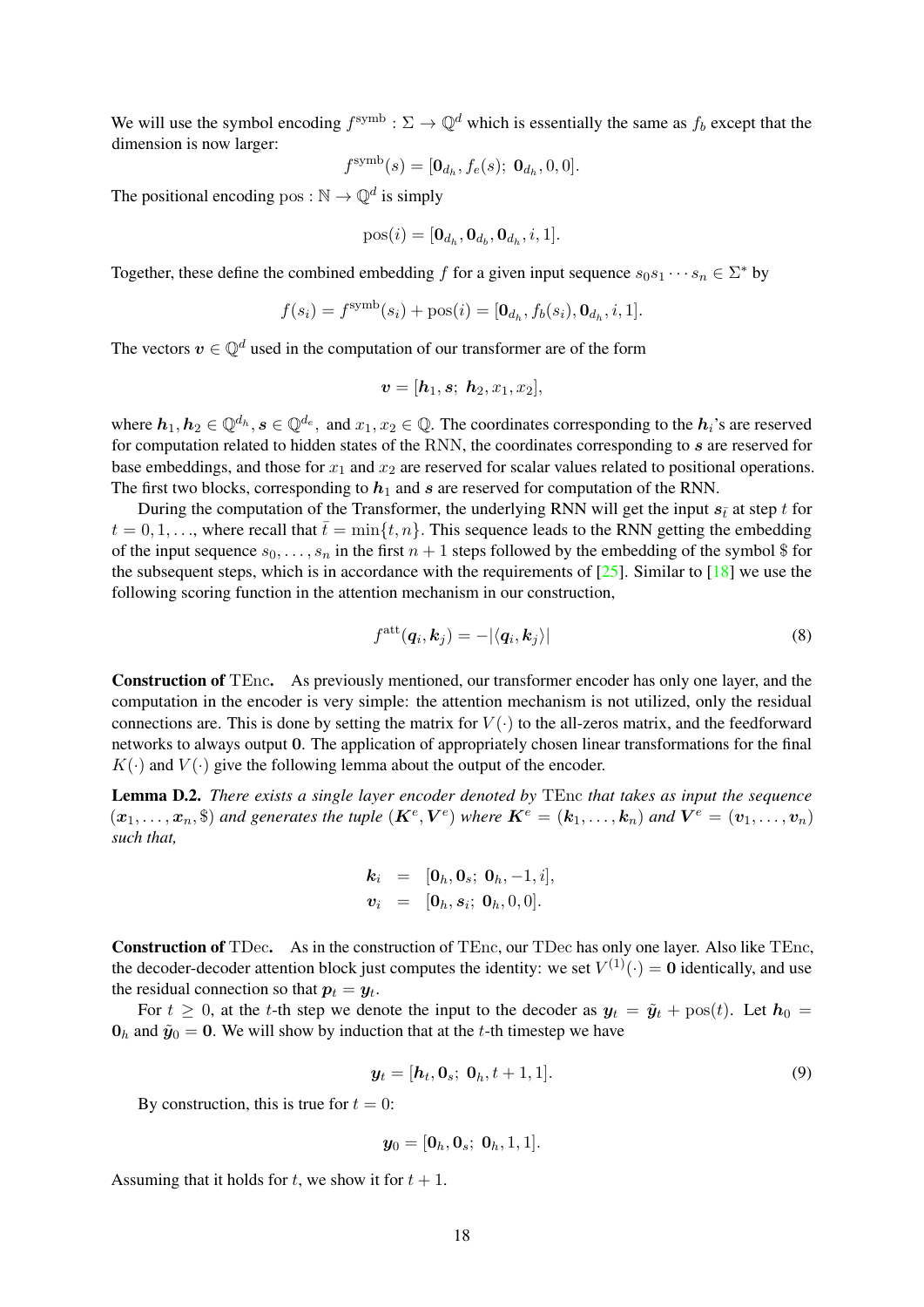By Lemma [D.4](#page-18-1)

$$
Att(\boldsymbol{p}_t, \boldsymbol{K}^e, \boldsymbol{V}^e) = [\boldsymbol{0}_h, \boldsymbol{v}_{\overline{t+1}}; \boldsymbol{0}_h, 0, 0].
$$
\n(10)

Lemma [D.4](#page-18-1) basically shows how we retrieve the input  $s_{\overline{t+1}}$  at the relevant step for further computation in the decoder. It follows that

$$
a_t = \text{Att}(p_t, K^e, V^e) + p_t
$$
  
=  $[h_t, s_{\overline{t+1}}, 0_h, t+1, 1].$ 

In the final block of the decoder, the computation for RNN takes place:

<span id="page-18-0"></span>Lemma D.3. *There exists a function* O(·) *defined by feed-forward network such that,*

$$
O(\boldsymbol{a}_t) = [(\boldsymbol{h}_{t+1} - \boldsymbol{h}_t), -\boldsymbol{s}_{\overline{t+1}}, \boldsymbol{0}_h, -(t+1), -1],
$$

*where*  $W_h$ ,  $W_x$  *and*  $b$  *denote the parameters of the RNN under consideration.* 

This leads to

$$
\boldsymbol{z}_t = O(\boldsymbol{a}_t) + \boldsymbol{a}_t = [\boldsymbol{h}_{t+1}, \boldsymbol{0}_s; \ \boldsymbol{0}_h, 0, 0].
$$

We choose the function F for our decoder to be the identity function, therefore  $\tilde{\mathbf{y}}_{t+1} = [\mathbf{h}_{t+1}, \mathbf{0}_s; \mathbf{0}_h, 0, 0],$ which means  $y_{t+1} = \tilde{y}_{t+1} + \text{pos}(i+1) = [h_{t+1}, \mathbf{0}_s; \mathbf{0}_h, t+2, 1]$ , proving our induction hypothesis.

### D.2 Technical Lemmas

**Proof of Lemma [D.2.](#page-17-0)** We construct a single-layer encoder achieving the desired  $K^e$  and  $V^e$ . We make use of the residual connections and via trivial self-attention we get that  $z_i = x_i$ . More specifically for  $i \in [n]$  we have

$$
V^{(1)}(x_i) = \mathbf{0},
$$
  
\n
$$
\mathbf{a}_i = \mathbf{0} + x_i,
$$
  
\n
$$
O(\mathbf{a}_i) = \mathbf{0},
$$
  
\n
$$
\mathbf{z}_i = \mathbf{0} + \mathbf{a}_i = x_i.
$$

 $V^{(1)}(x_i) = 0$  can be achieved by setting the weight matrix as the all-0 matrix. Recall that  $x_i$  is defined as

$$
\begin{array}{rcl} \boldsymbol{x}_i & = & [ & \boldsymbol{0}_h, \boldsymbol{s}_i, \\ & & \boldsymbol{0}_h, i, 1 \end{array}
$$

 $\cdot$ 

We then apply linear transformations in  $K(z_i) = z_i W_k$  and  $V(z_i) = z_i W_v$ , where

$$
\mathbf{W}_k^T = \begin{bmatrix} 0 & 0 & \cdots & 0 & 0 \\ \vdots & & \ddots & \vdots & \vdots \\ 0 & 0 & \cdots & 0 & 0 \\ \hline 0 & 0 & \cdots & 0 & 1 \\ 0 & 0 & \cdots & -1 & 0 \end{bmatrix},
$$

and  $W_k \in \mathbb{Q}^{d \times d}$ , and similarly one can obtain  $v_i$  by setting the submatrix of  $W_v \in \mathbb{Q}^{d \times d}$  formed by the first  $d - 2$  rows and columns to the identity matrix, and the rest of the entries to zeros.

 $\Box$ 

<span id="page-18-1"></span>**Lemma D.4.** *Let*  $q_t \in \mathbb{Q}^d$  *be a query vector such that*  $q = [\cdot, \dots, \cdot, t + 1, 1]$  *where*  $t \in \mathbb{N}$  *and*  $\cdot$ *' denotes an arbitrary value. Then we have*

$$
Att(\boldsymbol{q}_t, \boldsymbol{K}^e, \boldsymbol{V}^e) = [\boldsymbol{0}_h, \boldsymbol{s}_{\overline{t+1}}, \boldsymbol{0}_h, 0, 0].
$$
\n(11)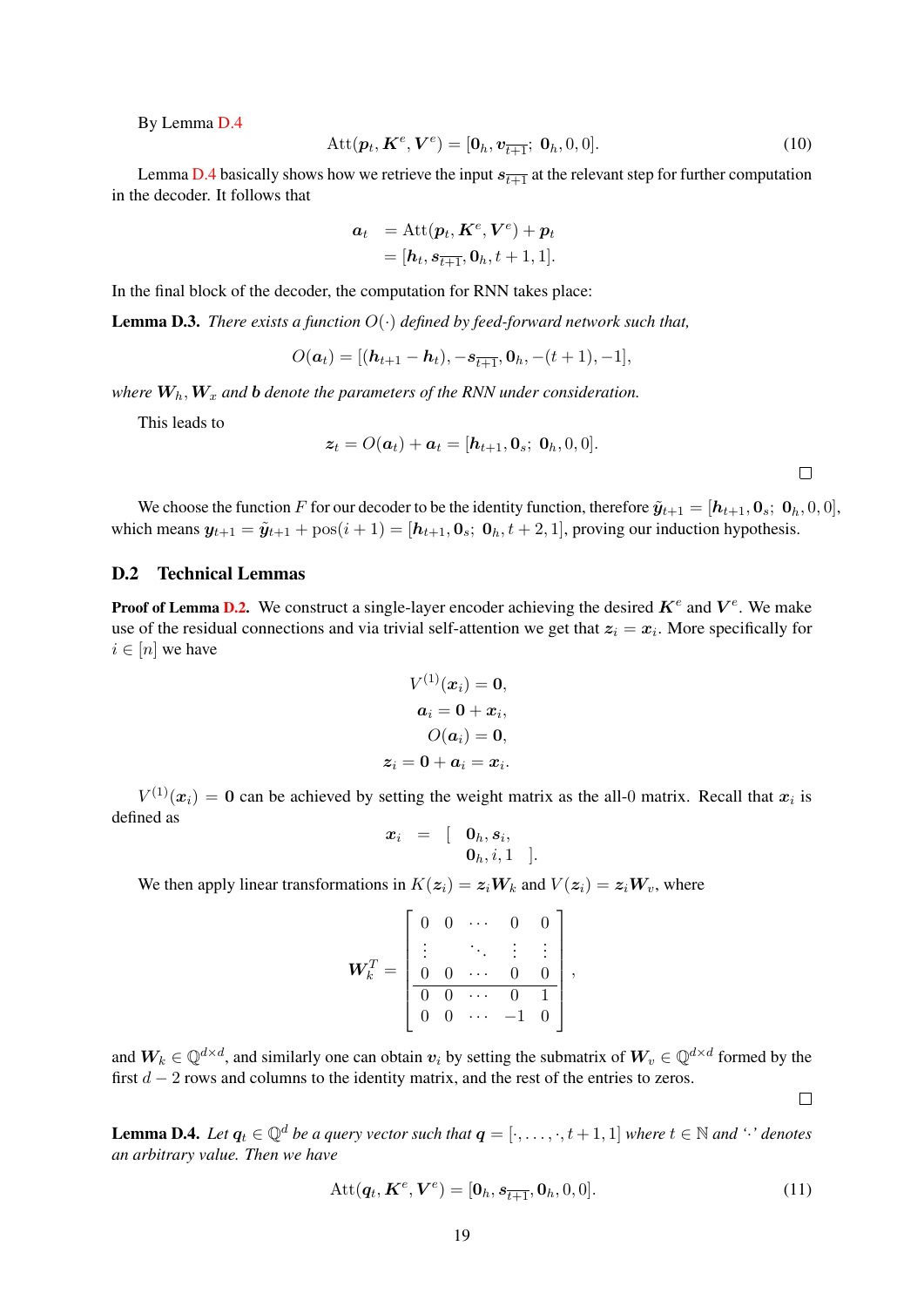*Proof.* Recall that  $p_t = y_t = [h_t, 0, \dots, 0, t + 1, 1]$  and  $k_i = [0, 0, \dots, 0, -1, i]$  and hence

$$
\langle \boldsymbol{p}_t, \boldsymbol{k}_i \rangle = i - (t + 1),
$$
  

$$
f^{\text{att}}(\boldsymbol{p}_t, \boldsymbol{k}_i) = -|i - (t + 1)|.
$$

Thus, for  $i \in [n]$ , the scoring function  $f^{\text{att}}(\mathbf{p}_t, \mathbf{k}_i)$  has the maximum value 0 at index  $i = t + 1$  if  $t < n$ ; for  $t \geq n$ , the maximum value  $t + 1 - n$  is achieved for  $i = n$ . Therefore

$$
\operatorname{Att}(\boldsymbol{p}_t,\boldsymbol{K}^e,\boldsymbol{V}^e)=\boldsymbol{s}_{\overline{t+1}}.
$$

 $\Box$ 

Proof of Lemma [D.3.](#page-18-0) Recall that

$$
\begin{array}{rcl}\n\boldsymbol{a}_t & = & \left[ \quad \boldsymbol{h}_t, \boldsymbol{s}_{\overline{t+1}}, \right. \\
\boldsymbol{0}_h, t+1, 1 & \left. \right] \n\end{array}
$$

Network  $O(a_t)$  is of the form

$$
O(\boldsymbol{a}_t) = \mathbf{W}_2 \sigma(\mathbf{W}_1 \boldsymbol{a}_t + \boldsymbol{b}_1),
$$

where  $\mathbf{W}_i \in \mathbb{Q}^{d \times d}$  and  $\mathbf{b} \in \mathbb{Q}^d$  and

$$
\mathbf{W}_1 = \begin{array}{c} d_h & d_e & d_h & 2 \\ d_h & \begin{bmatrix} \mathbf{W}_h & \mathbf{W}_x & \mathbf{0} & \mathbf{0} \\ \mathbf{0} & \mathbf{I} & \mathbf{0} & \mathbf{0} \\ \hline \mathbf{I} & \mathbf{0} & \mathbf{0} & \mathbf{0} \\ 2 & \mathbf{0} & \mathbf{0} & \mathbf{0} & \mathbf{I} \end{bmatrix} \end{array}
$$

and  $\mathbf{b}_1 = [\mathbf{b}_h, \mathbf{0}_s, \mathbf{0}_h, 0, 0]$ . Hence

$$
\sigma(\mathbf{W}_1\boldsymbol{a}_t+\boldsymbol{b}_1)=[\sigma(\mathbf{W}_h\boldsymbol{h}_t+\mathbf{W}_xs_{\overline{t+1}}+\boldsymbol{b}),\\ \boldsymbol{s}_{\overline{t+1}},\boldsymbol{h}_t,t+1,1]
$$

Next we define  $\mathbf{W}_2$  by

$$
\mathbf{W}_2 = \begin{array}{c} d_h & d_e & d_h & 2 \\ d_e & \boxed{\mathbf{I} & \mathbf{0} & -\mathbf{I} & \mathbf{0} \\ d_h & \boxed{\mathbf{0} & -\mathbf{I} & \mathbf{0} & \mathbf{0} \\ \hline \mathbf{0} & \mathbf{0} & \mathbf{0} & \mathbf{0} & -\mathbf{I} \\ 2 & \boxed{\mathbf{0} & \mathbf{0} & \mathbf{0} & -\mathbf{I} \end{array}}.
$$

This leads to

$$
O(\boldsymbol{a}_t) = \mathbf{W}_2 \sigma(\mathbf{W}_1 \boldsymbol{a}_t + \boldsymbol{b}_1)
$$
  
= 
$$
[\sigma(\mathbf{W}_h \boldsymbol{h}_t + \mathbf{W}_x \boldsymbol{s}_{\overline{t+1}} + \boldsymbol{b}) - \boldsymbol{h}_t, -\boldsymbol{s}_{\overline{t+1}},
$$

$$
\mathbf{0}_h, -(t+1), -1],
$$

which is what we wanted to prove.

# <span id="page-19-0"></span>E Completeness of Directional Transformers

There are a few changes in the architecture of the Transformer to obtain directional Transformer. The first change is that there are no positional encodings and thus the input vector  $x_i$  only consists of  $s_i$ . Similarly, there are no positional encodings in the decoder inputs and hence  $y_t = \tilde{y}_t$ . The vector  $\tilde{y}$  is the output representation produced at the previous step and the first input vector to the decoder  $\tilde{y}_0 = 0$ . Instead of using positional encodings, we apply positional masking to the inputs and outputs of the encoder.

 $\Box$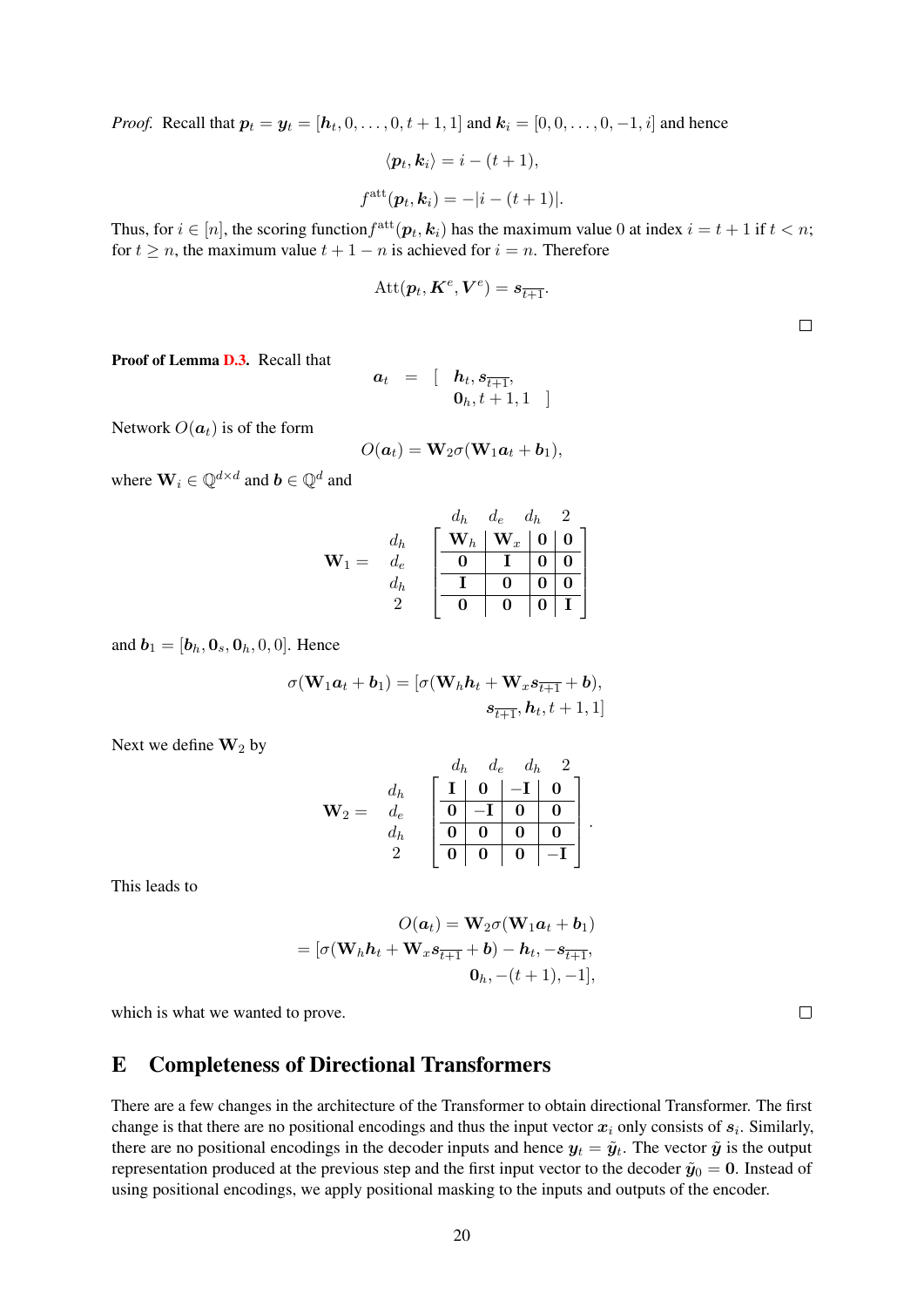Thus the encoder-encoder attention in [\(5\)](#page-14-0) is redefined as

$$
\mathbf{a}_{i}^{(\ell+1)} = \text{Att}(Q(\mathbf{z}_{i}^{(\ell)}), K(\mathbf{Z}_{i}^{(\ell)}), V(\mathbf{Z}_{i}^{(\ell)})) + \mathbf{z}_{i}^{(\ell)},
$$

where  $Z^{(0)} = X$ . Similarly the decoder-encoder attention in [\(7\)](#page-14-1) is redefined by

$$
\boldsymbol{a}_t^{(\ell)} = \text{Att}(\boldsymbol{p}_t^{(\ell)}, \boldsymbol{K}_t^e, \boldsymbol{V}_t^e) + \boldsymbol{p}_t^{(\ell)},
$$

where  $\ell$  in  $\mathbf{a}_t^{(\ell)}$  $t_t^{(\ell)}$  denotes the layer  $\ell$  and we use  $v^{(\ell,b)}$  to denote any intermediate vector being used in  $\ell$ -th layer and b-th block in cases where the same symbol is used in multiple blocks in the same layer.

Theorem E.1. *RNNs can be simulated by vanilla Transformers and hence the class of vanilla Transformers is Turing-complete.*

*Proof.* The Transformer network in this case will be more complex than the construction for the vanilla case. The encoder remains very similar, but the decoder is different and has two layers.

Embedding. We will construct our Transformer to simulate an RNN of the form given in the definition with the recurrence

$$
\boldsymbol{h}_t = g(\boldsymbol{W}_h \boldsymbol{h}_{t-1} + \boldsymbol{W}_x \boldsymbol{x}_t + \boldsymbol{b}).
$$

The vectors used in the Transformer layers are of dimension  $d = 2d_h + d_e + 4|\Sigma| + 1$ . Where  $d_h$  is the dimension of the hidden state of the RNN and  $d_e$  is the dimension of the input embedding.

All vector  $v \in \mathbb{Q}^d$  used during the computation of the network are of the form

$$
\boldsymbol{v} = [\boldsymbol{h}_1, \boldsymbol{h}_2, \boldsymbol{s}_1, \llbracket s_1 \rrbracket, x_1, \llbracket s_2 \rrbracket \llbracket s_3 \rrbracket, \llbracket s_4 \rrbracket]
$$

where  $h_i \in \mathbb{Q}^{d_h}$ ,  $s \in \mathbb{Q}^{d_e}$  and  $x_i \in \mathbb{Q}$ . These blocks reserved for different types of objects. The vectors  $h_i$ s are reserved for computation related to hidden states of RNNs,  $s_i$ s are reserved for input embeddings and  $x_i$ s are reserved for scalar values related to positional operations.

Given an input sequence  $s_0s_1s_2\cdots s_n \in \Sigma^*$  where  $s_0 = \#$  and  $s_n = \$$ , we use an embedding function  $f : \Sigma \to \mathbb{Q}^d$  defined as

$$
f(s_i) = \boldsymbol{x}_i = \begin{bmatrix} \mathbf{0}_h, \mathbf{0}_h, s_i, \\ \llbracket s_i \rrbracket, 0, \mathbf{0}_\omega, \mathbf{0}_\omega, \mathbf{0}_\omega \end{bmatrix}
$$

Unlike [\[18\]](#page-10-6), we use the following scoring function similar to [\[31\]](#page-11-0) in the attention mechanism in our construction,

$$
f^{\rm att}(\bm{q}_i, \bm{k}_j) = \langle \bm{q}_i, \bm{k}_j \rangle.
$$

For the computation of the Transformer, we also use a vector sequence in  $\mathbb{Q}^{\vert \Sigma \vert}$  defined by

$$
\boldsymbol{\omega}_t = \frac{1}{t+1} \sum_{j=0}^t [\![s_t]\!],
$$

where  $0 \le t \le n$ . The vector  $\omega_t = (\omega_{t,1}, \dots, \omega_{t,|\Sigma|})$  contains the proportion of each input symbol till step t for  $0 \le t \le n$ . Set  $\omega_{-1} = 0$ . From the defintion of  $\omega_t$ , it follows that at any step  $1 \le k \le |\Sigma|$  we have

$$
\omega_{t,k} = \frac{\phi_{t,k}}{t+1},\tag{12}
$$

where  $\phi_{t,k}$  denotes the number of times the k-th symbol  $\beta_k$  in  $\Sigma$  has appeared till the t-th step. Note that  $\omega_{t,0} = \frac{1}{t+1}$  since the first coordinate corresponds to the proportion of the start symbol # which appears only once at  $t = 0$ . Similarly,  $\omega_{t,|\Sigma|} = 0$  for  $0 \le t < n$  and  $\omega_{t,|\Sigma|} = 1/(t+1)$  for  $t \ge n$ , since the end symbol \$ doesn't appear till the end of the input and it appears only once at  $t = n$ .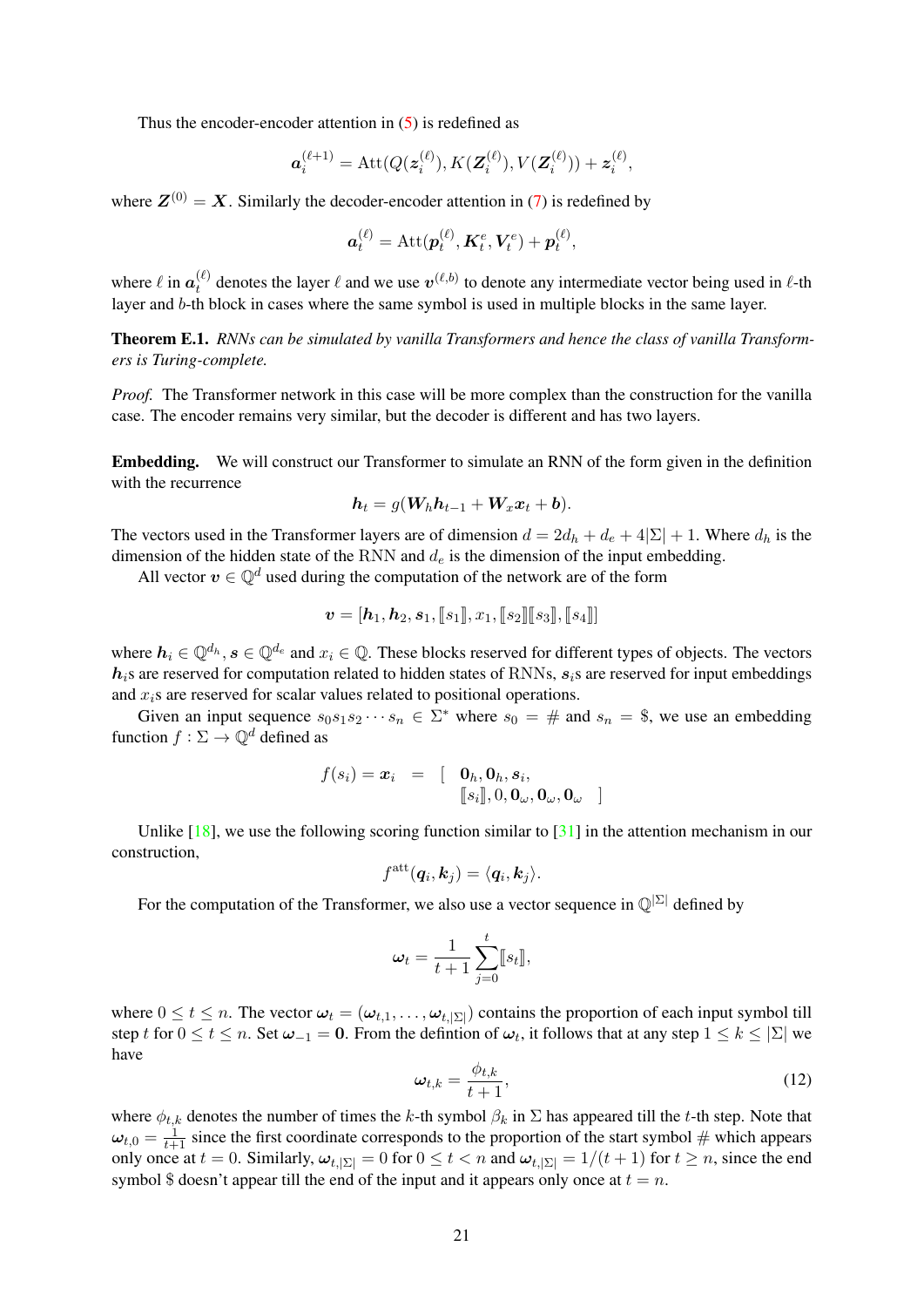We define two more sequences of vectors in  $\mathbb{Q}^{\vert \Sigma \vert}$  for  $0 \le t \le n$ :

$$
\begin{aligned} \bm{\Delta}_t &= \sigma(\bm{\omega}_t - \bm{\omega}_{t-1}), \\ \bm{\delta}_t &= (\bm{\Delta}_{t,1}, \dots, \bm{\Delta}_{t,|\Sigma|-1}, 1/2^{t+1}). \end{aligned}
$$

Here  $\Delta_t$  denotes the difference in the proportion of symbols between the t-th and  $(t - 1)$ -th steps, with the applicatin of sigmoid activation. In vector  $\delta_t$ , the last coordinate of  $\Delta_t$  has been replaced with  $1/2^{t+1}$ . The last coordinate in  $\omega_t$  indicates the proportion of the terminal symbol \$ and hence the last value in  $\Delta_t$ denotes the change in proportion of \$. We set the last coordinate in  $\delta_t$  to an exponentially decreasing sequence so that after  $n$  steps we always have a nonzero score for the terminal symbol and it is taken as input in the underlying RNN. Different and perhaps simpler choices for the last coordinate of  $\delta_t$  may be possible. Note that  $0 \leq \Delta_{t,k} \leq 1$  and  $0 \leq \delta_{t,k} \leq 1$  for  $0 \leq t \leq n$  and  $1 \leq k \leq |\Sigma|$ .

**Construction of** TEnc. The input to the network DTrans<sub>M</sub> is the sequence  $(s_0, s_1, \ldots, s_{n-1}, s_n)$ where  $s_0 = \#$  and  $s_n =$  \$. Our encoder is a simple single layer network such that  $\text{TEnc}(x_0, x_1, \ldots, x_n) =$  $(K^e, V^e)$  where  $K^e = (k_0^e, \dots, k_n^e)$  and  $V^e = (v_0^e, \dots, v_n^e)$  such that,

<span id="page-21-1"></span>
$$
\mathbf{k}_{i}^{e} = \begin{bmatrix} \mathbf{0}_{h}, \mathbf{0}_{h}, \mathbf{0}_{s}, \\ \llbracket s_{i} \rrbracket, 0, \mathbf{0}_{\omega}, \mathbf{0}_{\omega}, \mathbf{0}_{\omega} \end{bmatrix},
$$
\n
$$
\mathbf{v}_{i}^{e} = \begin{bmatrix} \mathbf{0}_{h}, \mathbf{0}_{h}, s_{i}, \\ \mathbf{0}_{\omega}, 0, \mathbf{0}_{\omega}, \llbracket s_{i} \rrbracket, \mathbf{0}_{\omega} \end{bmatrix}.
$$
\n(13)

Similar to our construction of the encoder for vanilla transformer (Lemma [D.2\)](#page-17-0), the above  $K^e$  and  $V^e$ can be obtained by making the output of Att( $\cdot$ ) = 0 by choosing the  $V(\cdot)$  to always evaluate to 0 and similarly for  $O(\cdot)$ , and using residual connections. Then one can produce  $\mathbf{K}^e$  and  $\mathbf{V}^e$  via simple linear transformations using  $K(\cdot)$  and  $V(\cdot)$ .

**Construction of** TDec. At the t-th step we denote the input to the decoder as  $y_t = \tilde{y}_t$ , where  $0 \le t \le r$ , where r is the step where the decoder halts. Let  $h_{-1} = 0_h$  and  $h_0 = 0_h$ . We will prove by induction on t that for  $0 \le t \le r$  we have

<span id="page-21-0"></span>
$$
\mathbf{y}_t = \begin{bmatrix} \mathbf{h}_{t-1}, \mathbf{0}_h, \mathbf{0}_s, \\ \mathbf{0}_\omega, \frac{1}{2^t}, \mathbf{0}_\omega, \mathbf{0}_\omega, \boldsymbol{\omega}_{\overline{t-1}} \end{bmatrix} . \tag{14}
$$

This is true for  $t = 0$  by the choice of seed vector:

$$
\mathbf{y}_0 = [\mathbf{0}_h, \mathbf{0}_h, \mathbf{0}_s, \mathbf{0}_\omega, 1, \mathbf{0}_\omega, \mathbf{0}_\omega, \mathbf{0}_\omega, \mathbf{0}_\omega].
$$

Assuming the truth of [\(14\)](#page-21-0) for t, we show it for  $t + 1$ .

Layer 1. Similar to the construction in Lemma [D.2,](#page-17-0) in the decoder-decoder attention block we set  $V^{(1)}(\cdot) = \mathbf{0}_d$  and use the residual connections to set  $p_t^{(1)} = y_t$ . At the t-th step in the decoder-encoder attention block of layer 1 we have

$$
\text{Att}(\boldsymbol{p}_t^{(1)}, \boldsymbol{K}_t^e, \boldsymbol{V}_t^e) = \sum_{j=0}^{\bar{t}} \hat{\alpha}_{t,j}^{(1,2)} \boldsymbol{v}_j^e,
$$

where

$$
\begin{aligned} &(\hat{\alpha}_{t,1}^{(2,2)},\ldots,\hat{\alpha}_{t,\bar{t}}^{(2,2)})\\ &=\text{hardmax}\left(\langle\boldsymbol{p}_t^{(1)},\boldsymbol{k}_1^e\rangle,\ldots,\langle\boldsymbol{p}_t^{(1)},\boldsymbol{k}_{\bar{t}}^e\rangle\right)\\ &=\text{hardmax}(0,\ldots,0)\\ &=\left(\frac{1}{\bar{t}+1},\ldots,\frac{1}{\bar{t}+1}\right). \end{aligned}
$$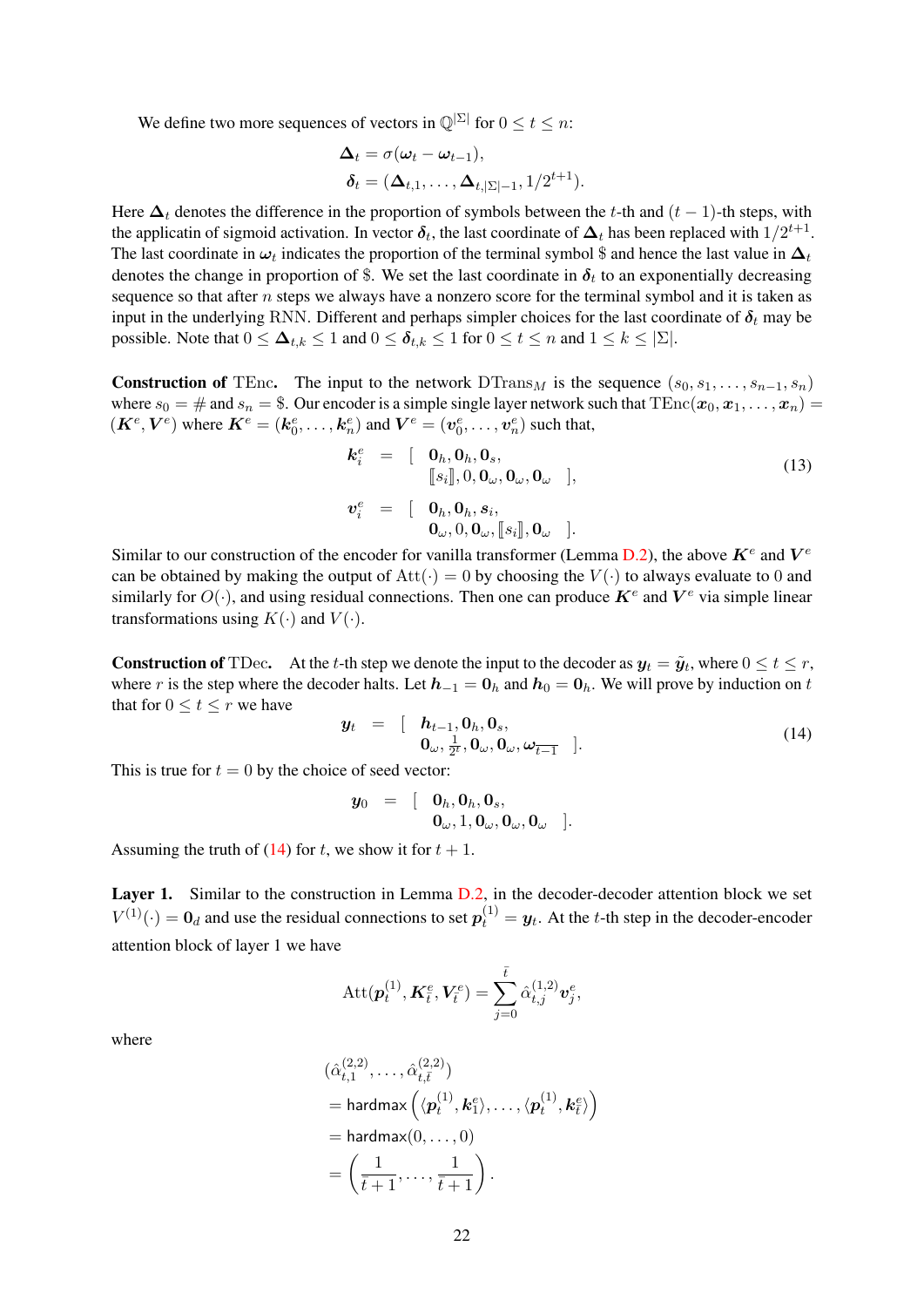Therefore

$$
\sum_{j=0}^{\bar{t}}\hat{\alpha}_{t,j}^{(1,2)}\boldsymbol{v}_{j}^{e} = \begin{bmatrix} \mathbf{0}_{h},\mathbf{0}_{h},\boldsymbol{s}_{0:t},\\ \mathbf{0}_{\omega},\mathbf{0},\mathbf{0}_{\omega},\boldsymbol{\omega}_{\bar{t}},\mathbf{0}_{\omega} \end{bmatrix}
$$

where

$$
s_{0:t} = \frac{1}{\bar{t}+1} \sum_{j=0}^{\bar{t}} s_j.
$$

Thus,

$$
\mathbf{a}_t^{(1)} = \text{Att}(\mathbf{p}_t^{(1)}, \mathbf{K}_{\bar{t}}^e, \mathbf{V}_{\bar{t}}^e) + \mathbf{p}_t^{(1)}
$$
  
=  $[\mathbf{h}_{t-1}, \mathbf{0}_h, \mathbf{s}_{0:t}, \mathbf{0}_{\omega}, \frac{1}{2^t}, \mathbf{0}_{\omega}, \omega_{\bar{t}}, \omega_{\bar{t-1}}].$ 

In Lemma [E.2](#page-23-0) we construct feed-forward network  $O^{(1)}(\cdot)$  such that

$$
O^{(1)}(\boldsymbol{a}_t^{(1)}) = [\boldsymbol{0}_h, \boldsymbol{0}_h, -\boldsymbol{s}_{0:t}, \boldsymbol{\delta}_{\bar{t}}, -\frac{1}{2^t} + \frac{1}{2^{t+1}},
$$

$$
\boldsymbol{0}_{\omega}, -\boldsymbol{\omega}_{\bar{t}}, -\boldsymbol{\omega}_{\bar{t}-1} + \boldsymbol{\omega}_{\bar{t}}].
$$

Hence

<span id="page-22-0"></span>
$$
\mathbf{z}_{t}^{(1)} = O^{(1)}(\mathbf{a}_{t}^{(1)}) + \mathbf{a}_{t}^{(1)}
$$
  
=  $[\mathbf{h}_{t-1}, \mathbf{0}_h, \mathbf{0}_s, \delta_{\bar{t}}, \frac{1}{2^{t+1}}, \mathbf{0}_{\omega}, \mathbf{0}_{\omega}, \omega_{\bar{t}}].$  (15)

Layer 2. In the first block of layer 2, we set the value transformation function to identically zero similar to Lemma [D.2,](#page-17-0) i.e.  $V^{(2)}(\cdot) = 0$  which leads to the output of  $Att(\cdot)$  to be 0 and then using the residual connection we get  $p_t^{(2)} = z_t^{(1)}$  $t^{(1)}$ . It follows by Lemma [E.3](#page-24-0) that

$$
\begin{aligned} \text{Att}(\boldsymbol{p}_t^{(2)}, \boldsymbol{K}_{\bar{t}}^e, \boldsymbol{V}_{\bar{t}}^e) \\ &= [\boldsymbol{0}_h, \boldsymbol{0}_h, \boldsymbol{s}_{\bar{t}}, \boldsymbol{0}_\omega, 0, \boldsymbol{0}_\omega, [\![s_t]\!], \boldsymbol{0}_\omega]. \end{aligned}
$$

Thus,

$$
\begin{aligned} \boldsymbol{a}_{t}^{(2)} &= \operatorname{Att}(\boldsymbol{p}_{t}^{(2)},\boldsymbol{K}_{\bar{t}}^{e},\boldsymbol{V}_{\bar{t}}^{e}) + \boldsymbol{p}_{t}^{(2)} \\ &= [\boldsymbol{h}_{t-1},\boldsymbol{0}_{h},\boldsymbol{s}_{\bar{t}},\boldsymbol{\delta}_{\bar{t}},\frac{1}{2^{t+1}},\boldsymbol{0}_{\omega},[\![s_{t}]\!],\boldsymbol{\omega}_{\bar{t}}]. \end{aligned}
$$

In the final block of the decoder in the second layer, the computation for RNN takes place. In Lemma [E.4](#page-26-1) below we construct the feed-forward network  $O^{(2)}(\cdot)$  such that

$$
O^{(2)}(\boldsymbol{a}_t^{(2)}) = [\sigma(\boldsymbol{W}_h \boldsymbol{h}_{t-1} + \boldsymbol{W}_x \boldsymbol{s}_{\bar{t}} + \boldsymbol{b}) - \boldsymbol{h}_{t-1} \mathbf{0}_h, -\boldsymbol{s}_{\bar{t}}, -\boldsymbol{\delta}_t, 0, \mathbf{0}_\omega, -[\![s_t]\!], \mathbf{0}_\omega]
$$

and hence

$$
\begin{aligned} \mathbf{z}_{t}^{(2)}=&O^{(2)}(\boldsymbol{a}_{t}^{(2)})+\boldsymbol{a}_{t}^{(2)}\\ =&[\sigma(\mathbf{W}_{h}\boldsymbol{h}_{t-1}+\mathbf{W}_{x}\boldsymbol{s}_{\bar{t}}+\boldsymbol{b}),\mathbf{0}_{h},\mathbf{0}_{s},\\ &\mathbf{0}_{\omega},\frac{1}{2^{t+1}},\mathbf{0}_{\omega},\mathbf{0}_{\omega},\boldsymbol{\omega}_{\bar{t}}], \end{aligned}
$$

which gives

$$
\begin{array}{lll}y_{t+1}&=&\left[\begin{array}{cc}h_t,0_h,0_s,\cr 0_\omega,\frac{1}{2^{t+1}},0_\omega,0_\omega,\omega_{\bar{t}}\end{array}\right],\end{array}
$$

 $\Box$ 

proving the induction hypothesis [\(14\)](#page-21-0) for  $t + 1$ , and completing the simulation of RNN.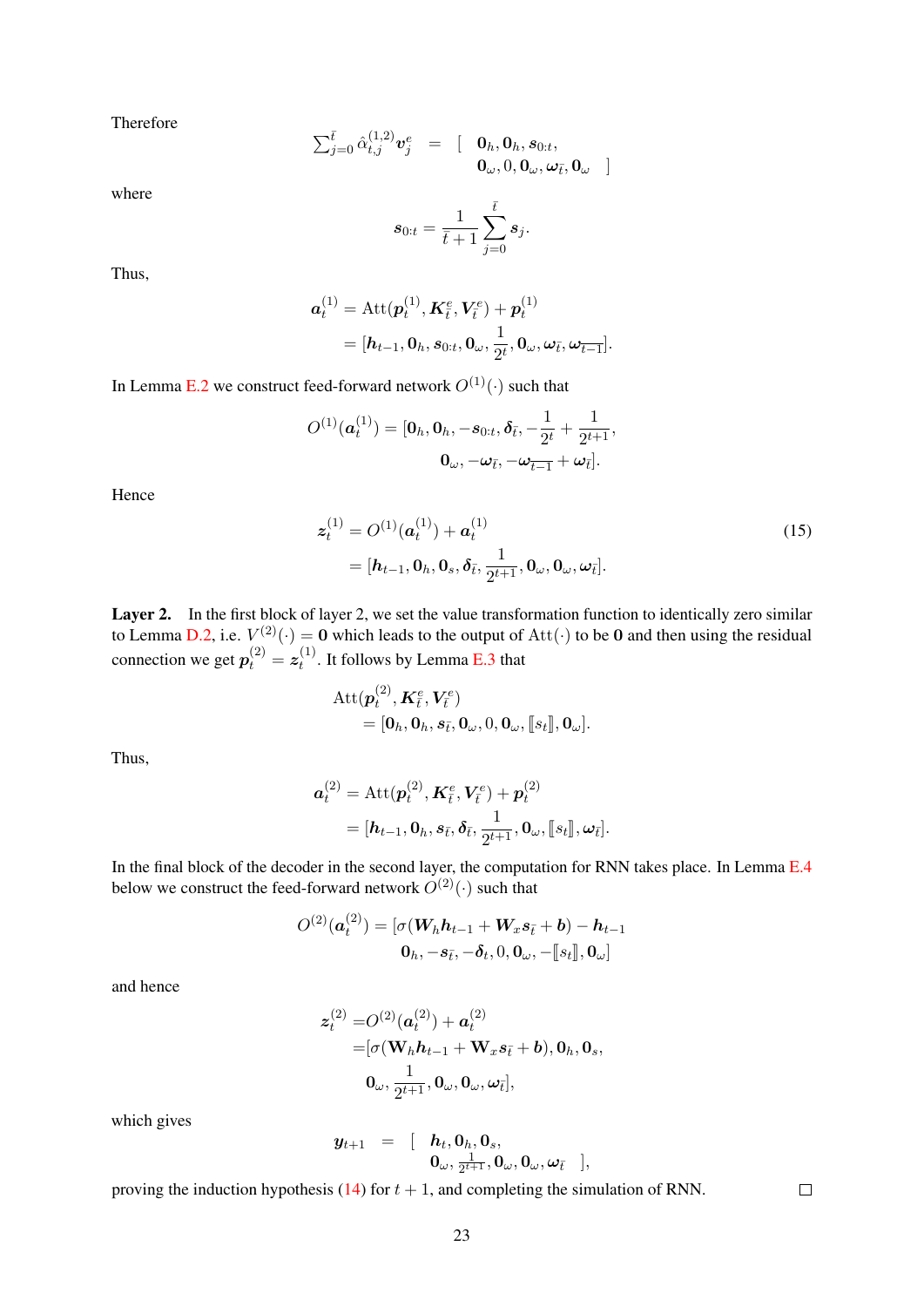# E.1 Technical Lemmas

<span id="page-23-0"></span>**Lemma E.2.** *There exists a function*  $O^{(1)}(.)$  *defined by feed-forward network such that,* 

$$
O^{(1)}(\boldsymbol{a}_t^{(1)}) = [\mathbf{0}_h, \mathbf{0}_h, -\mathbf{s}_{0:t}, \boldsymbol{\delta}_t, -\frac{1}{2^t} + \frac{1}{2^{t+1}}, \mathbf{0}_{\omega}, -\boldsymbol{\omega}_t, -\boldsymbol{\omega}_{t-1} + \boldsymbol{\omega}_t]
$$

*Proof.* We define the feed-forward network  $O^{(1)}(.)$  such that

$$
O^{(1)}(\boldsymbol{a}_t^{(1)}) = [\mathbf{0}_h, \mathbf{0}_h, -\mathbf{s}_{0:t}, \boldsymbol{\delta}_t - \boldsymbol{\omega}_t, -\frac{1}{2^t} + \frac{1}{2^{t+1}}, \mathbf{0}_{\omega}, \mathbf{0}_{\omega}, -\boldsymbol{\omega}_{t-1} + \boldsymbol{\omega}_t]
$$

where

$$
\boldsymbol{\delta}_t = (\boldsymbol{\Delta}_{t,1},\ldots,\boldsymbol{\Delta}_{t,n-1},1/2^{t+1}), \quad 0 \leq \delta_t \leq 1
$$

Recall that,

$$
\begin{array}{lll} \boldsymbol{a}_t^{(1)} & = & \left[ \quad \boldsymbol{h}_{t-1}, \boldsymbol{0}_h, \boldsymbol{s}_{0:t}, \right. \\ & \left. \boldsymbol{\omega}_t, \frac{1}{2^t}, \boldsymbol{0}_{\omega}, \boldsymbol{0}_{\omega}, \boldsymbol{\omega}_{t-1} \quad \right] \end{array}
$$

We define the feed-forward network  $O(a_t)$  as follows,

$$
O^{(1)}(\boldsymbol{a}_t)=\mathbf{W}_2\sigma(\mathbf{W}_1\boldsymbol{a}_t^{(1)}+\boldsymbol{b}_1)
$$

where  $\boldsymbol{W}_i \in \mathbb{Q}^{d \times d}$  and  $\boldsymbol{b}_1 \in \mathbb{Q}^{d}$ . Define  $\boldsymbol{W}_1$  as

|                  | $2d_h$ | $d_e$ | $d_{\omega}$ | $\mathbf{1}$  | $d_{\omega}$ |   | $d_{\omega}$<br>$d_{\omega}$ |
|------------------|--------|-------|--------------|---------------|--------------|---|------------------------------|
| $2d_h$           | 0      | 0     | 0            | 0             | 0            | 0 | 0                            |
| $d_e$            | 0      |       | 0            | 0             | 0            | 0 | 0                            |
| $d_{\omega} - 1$ | 0      | 0     | 0            | 0             | 0            | T |                              |
|                  | 0      | 0     | 0            | $\frac{1}{2}$ | 0            | 0 | 0                            |
|                  | 0      | 0     | 0            | $\frac{1}{2}$ | 0            | 0 | 0                            |
| $d_{\omega}$     | 0      | 0     | Ι            | 0             | 0            | 0 | 0                            |
| $d_{\omega}$     | 0      | O     | 0            | 0             | 0            | Ι | 0                            |
| $d_{\omega}$     | 0      | 0     | 0            | 0             | 0            | 0 | Ι                            |

and  $b_1 = 0$ , then

$$
\sigma(\boldsymbol{W}_{\!1}\boldsymbol{a}_{t}^{(1)}+\boldsymbol{b}_{1})=[\boldsymbol{0}_{h},\boldsymbol{0}_{h},\boldsymbol{s}_{0:t},\boldsymbol{\Delta}_{t},\frac{1}{2^{t+1}},\\ \boldsymbol{\omega}_{t},\;\boldsymbol{\omega}_{t-1},\;\;\boldsymbol{\omega}_{t-1}]
$$

We define  $W_2$  as

|                | $2d_h$ | $d_e$ |   | 2<br>$d_{\omega-1}$ | $d_{\omega}$ | $d_{\omega}$ | $d_{\omega}$ |
|----------------|--------|-------|---|---------------------|--------------|--------------|--------------|
| $2d_h$         | 0      |       |   | 0                   | 0            | 0            | 0            |
| $d_e$          | 0      |       | 0 | 0                   | 0            | 0            | 0            |
| $d_\omega$ $-$ | 0      | 0     |   | 0                   | 0            | 0            | 0            |
|                | 0      | 0     | 0 | 1,0                 | 0            | 0            | 0            |
|                | 0      | 0     | 0 | $-2,1$              | 0            | 0            | 0            |
| $d_{\omega}$   | 0      | 0     | T | 0                   | 0            | 0            | 0            |
| $d_\omega$     | 0      | 0     | 0 | 0                   | 0            |              | 0            |
| $d_\omega$     | 0      | 0     | 0 | 0                   | 0            |              |              |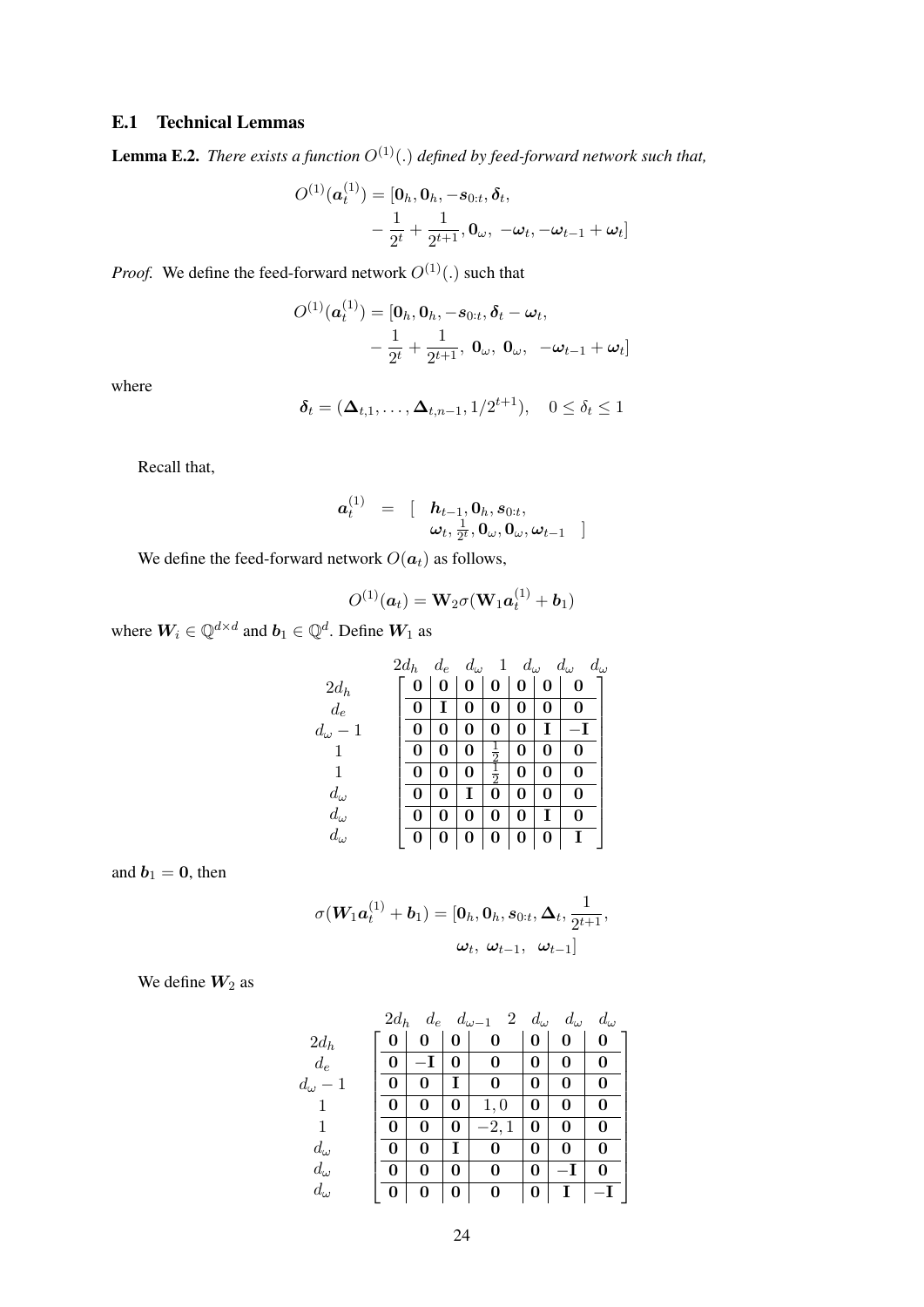This leads to

$$
O^{(1)}(\boldsymbol{a}_t^{(1)}) = [\mathbf{0}_h, \mathbf{0}_h, \mathbf{s}_{0:t}, \boldsymbol{\delta}_t, -\frac{1}{2^t} + \frac{1}{2^{t+1}}, \ \mathbf{0}_{\omega}, \ -\boldsymbol{\omega}_t, \ -\boldsymbol{\omega}_{t-1} + \boldsymbol{\omega}_t]
$$

which is what we wanted to prove.

<span id="page-24-0"></span>**Lemma E.3.** Let  $p_t^{(2)} \in \mathbb{Q}^d$  be a query vector such that

$$
\boldsymbol{p}_t^{(2)} \;\; = \;\; [\quad \cdot, \;\; \cdot, \;\; \cdot, \quad \ \ \, \\\boldsymbol{\delta}_t, \;\; \cdot, \cdot, \cdot, \cdot \;\; ]
$$

*where*  $t \geq 0$  *and* '·<sup>*'</sup> denotes an arbitrary value. Then we have*</sup>

<span id="page-24-1"></span>
$$
Att(\boldsymbol{p}_t^{(2)}, \boldsymbol{K}_t^e, \boldsymbol{V}_t^e) = [\boldsymbol{0}_h, \boldsymbol{0}_h, \boldsymbol{s}_{\bar{t}},\boldsymbol{0}_\omega, 0, \boldsymbol{0}_\omega, [\![s_t]\!], \boldsymbol{0}_\omega]].
$$
\n(16)

*Proof.* Let

$$
\begin{aligned} &(\hat{\alpha}_{t,1}^{(2,2)},\ldots,\hat{\alpha}_{t,\bar{t}}^{(2,2)})\\ &=\textsf{hardmax}\left(\langle \boldsymbol{p}_t^{(2)},\boldsymbol{k}_1^e\rangle,\ldots,\langle \boldsymbol{p}_t^{(2)},\boldsymbol{k}_\bar{t}^e\rangle\right) \end{aligned}
$$

be the vector of normalized attention scores in the decoder-encoder attention block of layer 2 at time t. Then

$$
\text{Att}(\boldsymbol{p}_t^{(2)}, \boldsymbol{K}_t^e, \boldsymbol{V}_t^e) = \sum_{j=0}^{\bar{t}} \hat{\alpha}_{t,j}^{(2,2)} \boldsymbol{v}_j^e.
$$

We claim that

<span id="page-24-2"></span>**Claim 1.** *For*  $t \geq 0$  *we have* 

$$
(\hat{\alpha}_{t,1}^{(2,2)}, \dots, \hat{\alpha}_{t,\bar{t}}^{(2,2)})
$$
  
=  $\frac{1}{\lambda_{\bar{t}}} (\mathbb{I}(s_0 = s_t), \mathbb{I}(s_1 = s_t), \dots, \mathbb{I}(s_{\bar{t}} = s_t)),$ 

where  $\lambda_t$  is a normalization factor given by  $\lambda_t = \sum_{j=0}^{n-1} \mathbb{I}(s_j = s_t)$ .

We now prove the lemma assuming the claim above. Denote the L.H.S. in [\(16\)](#page-24-1) by  $\gamma_t$ . Note that if  $s_j = s_t$ , then  $v_j^e = \gamma_t$ . Now we have

$$
\sum_{j=0}^{\bar{t}} \hat{\alpha}_{t,j}^{(2,2)} \mathbf{v}_j^e = \frac{1}{\lambda_t} \sum_{j=0}^{\bar{t}} \mathbb{I}(s_j = s_t) \mathbf{v}_j^e
$$

$$
= \frac{1}{\lambda_t} \left( \sum_{j=0}^{\bar{t}} \mathbb{I}(s_j = s_t) \right) \gamma_t
$$

$$
= \gamma_t,
$$

completing the proof of the lemma modulo the proof of the claim, which we prove next.

 $\Box$ 

 $\Box$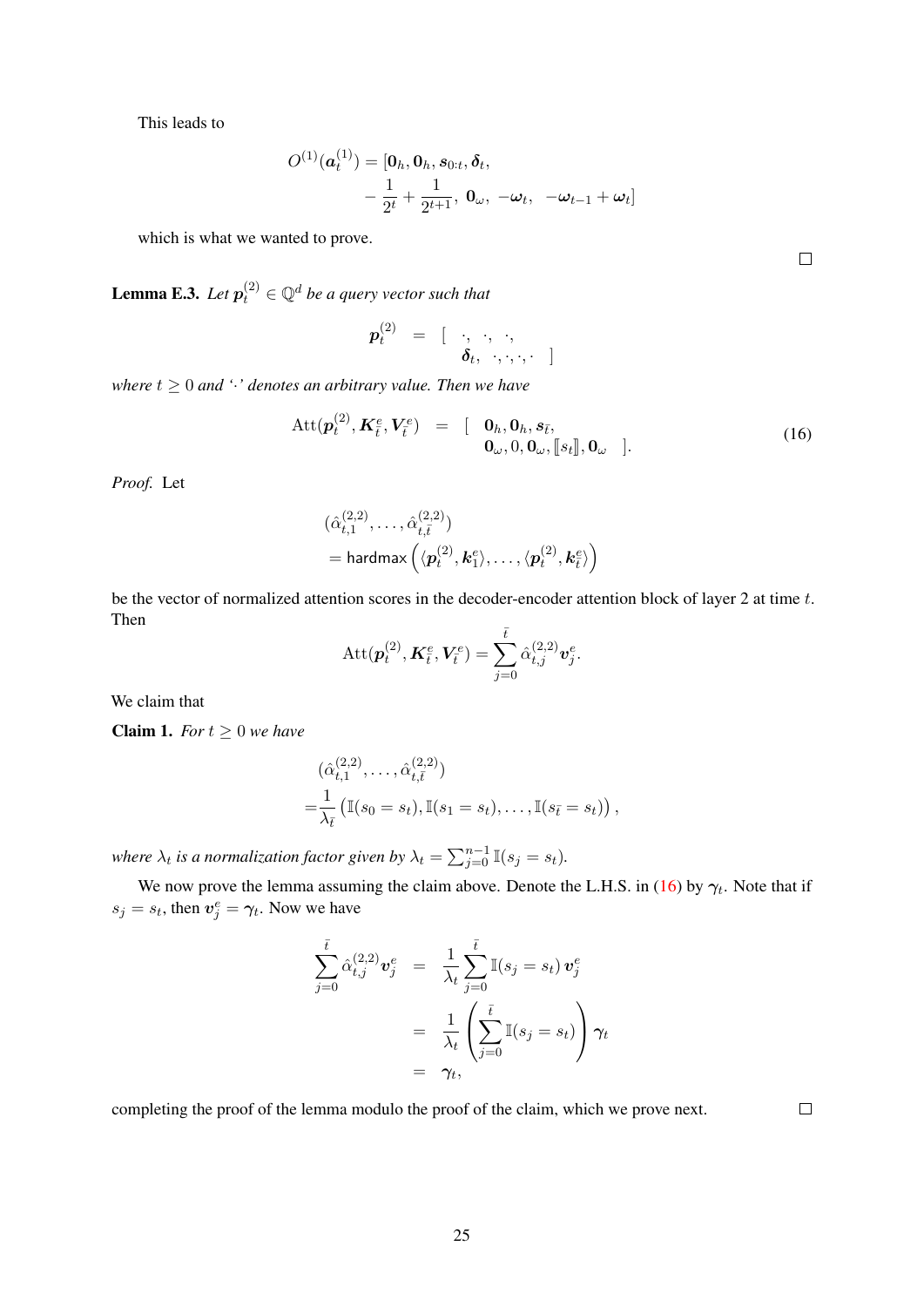*Proof.* (of Claim [1\)](#page-24-2) For  $0 < t \le n$ , the vector  $\omega_t - \omega_{t-1}$  has the form

$$
\left(\left(\frac{1}{t+1}-\frac{1}{t}\right),\ldots,\left(\frac{\phi_{t,k}}{t+1}-\frac{\phi_{t-1,k}}{t}\right),\ldots,0\right).
$$

If  $s_t = \beta_k$ , then

$$
(\omega_t - \omega_{t-1})_k \tag{17}
$$

$$
= \left(\frac{\phi_{t,k}}{t+1} - \frac{\phi_{t-1,k}}{t}\right) \tag{18}
$$

$$
= \left( \frac{\phi_{t-1,k} + 1}{t+1} - \frac{\phi_{t-1,k}}{t} \right) \tag{19}
$$

$$
= \frac{t - \phi_{t-1,k}}{t(t+1)}
$$
 (20)

$$
\geq \frac{1}{t(t+1)}.\tag{21}
$$

The last inequality used our assumption that  $s_0 = #$  and that  $#$  does not occur at any later time and therefore  $\phi_{t-1,j} < t$ . On the other hand, if  $s_t \neq \beta_k$ , then

$$
(\omega_t - \omega_{t-1})_k = \left(\frac{\phi_{t,k}}{t+1} - \frac{\phi_{t-1,k}}{t}\right)
$$
  

$$
= \left(\frac{\phi_{t-1,k}}{t+1} - \frac{\phi_{t-1,k}}{t}\right)
$$
  

$$
= -\frac{\phi_{t-1,j}}{t(t+1)}
$$
 (22)  

$$
\leq 0.
$$

This leads to,

$$
\begin{aligned}\n(\omega_t - \omega_{t-1})_k & > 0 & \text{if } s_t = \beta_k, \\
(\omega_t - \omega_{t-1})_k & &\leq 0 & \text{otherwise.}\n\end{aligned}
$$

In words, the change in the proportion of a symbol is positive from step  $t - 1$  to t if and only if it is the input symbol at the t-th step. For  $0 \le t \le n$  and  $1 \le k \le |\Sigma|$ , this leads to

$$
\Delta_{t,k} = \sigma(\omega_t - \omega_{t-1})_k > 0 \quad \text{if } s_t = \beta_k,
$$
  
\n
$$
\Delta_{t,k} = \sigma(\omega_t - \omega_{t-1})_k = 0 \quad \text{otherwise},
$$

For  $t > n$ ,

$$
\Delta_t=0.
$$

Recall that  $p_t^{(2)} = z_t^{(1)}$  which comes from [\(15\)](#page-22-0), and  $k_j^e$  is defined in [\(13\)](#page-21-1). We reproduce these for convenience:

$$
p_t^{(2)} = \begin{bmatrix} h_{t-1}, & 0_h, & 0_s, \\ & \delta_{\bar{t}}, & \frac{1}{2^{t+1}}, 0_\omega, 0_\omega, & \omega_{\bar{t}} \end{bmatrix},
$$

$$
k_j^e = \begin{bmatrix} 0_h, 0_h, 0_s, & \omega_{\omega}, 0_\omega, 0_\omega \end{bmatrix}.
$$

It now follows that for  $0 < t < n$ , if  $0 \le j \le t$  is such that  $s_j \ne s_t$ , then

$$
\langle \boldsymbol{p}_t^{(2)}, \boldsymbol{k}_j^e \rangle = \langle \boldsymbol{\delta}_t, [\![s_j]\!] \rangle = \boldsymbol{\delta}_{t,i} = 0.
$$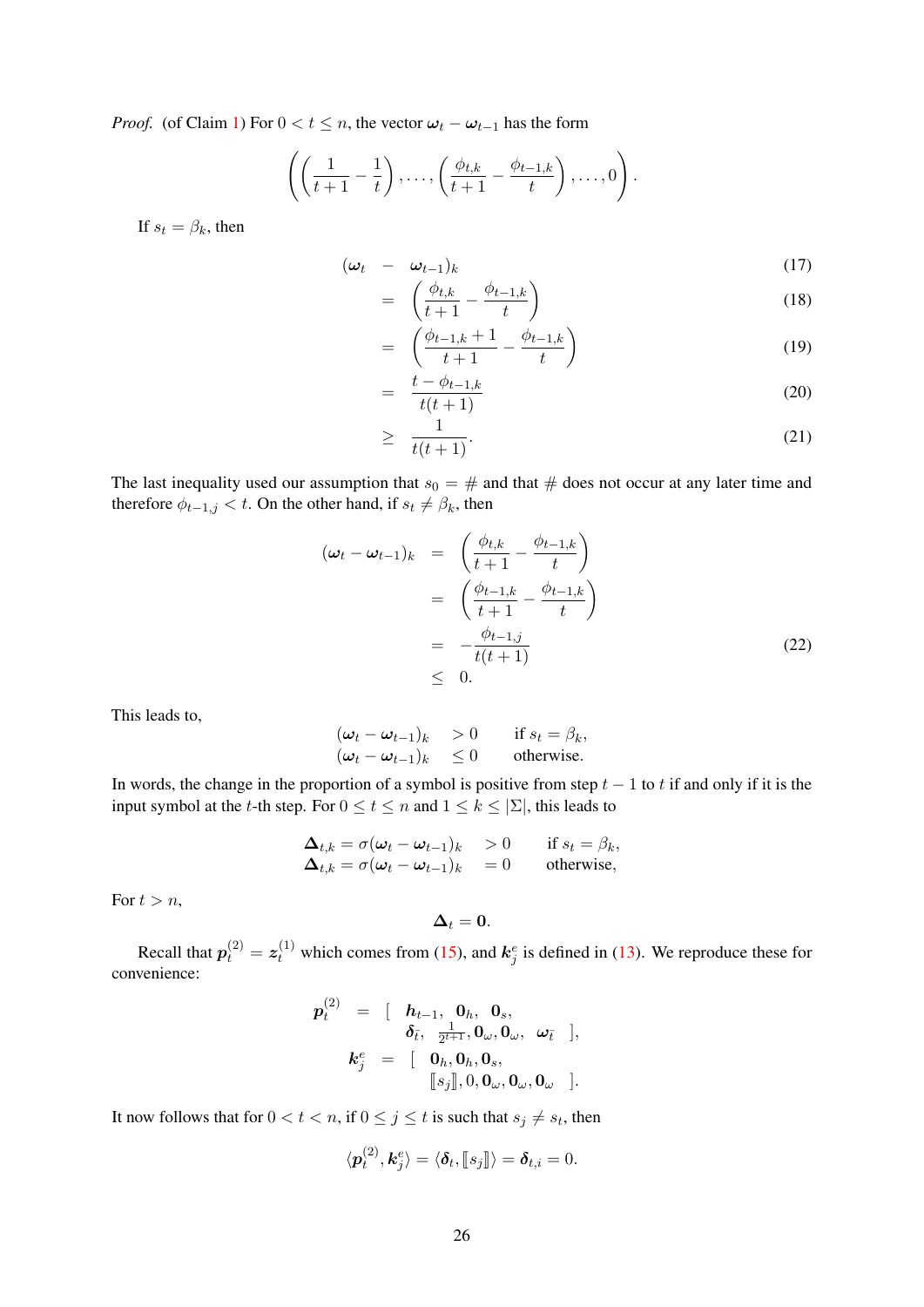And for  $0 < t < n$ , if  $0 \le j \le t$  is such that  $s_j = s_t = \beta_i$ , then

$$
\langle \boldsymbol{p}_t^{(2)}, \boldsymbol{k}_j^e \rangle = \langle \boldsymbol{\delta}_t, [\![s_j]\!]\rangle = \boldsymbol{\delta}_{t,i} \tag{23}
$$

$$
=\frac{t-\phi_{t-1,j}}{t(t+1)}\geq \frac{1}{t(t+1)}.\tag{24}
$$

Thus, for  $0 \le t < n$ , in the vector  $\left(\langle p_t^{(2)} \rangle \right)$  $\langle t^{(2)}, \bm{k}_{0}^{e} \rangle, \ldots, \langle \bm{p}_{t}^{(2)} \rangle$  $\left( \begin{matrix} (2) \ t \end{matrix} \right)$ , the largest coordinates are the ones indexed by j with  $s_j = s_t$  and they all equal  $\frac{t-\phi_{t-1,i}}{t(t+1)}$ . All other coordinates are 0. For  $t \ge n$ , only the last coordinate  $\langle p_t^{(2)} \rangle$  $\langle \bm{k}_t^{\left( 2 \right)}, \bm{k}_n^e \rangle = \langle \bm{\delta}_t, \llbracket \bm{\$\rrbracket} \rangle = \frac{1}{2^{t+1}}.$  $\frac{1}{2^{t+1}}$  is non-zero. Now the claim follows immediately by the definition of hardmax.

<span id="page-26-1"></span>**Lemma E.4.** *There exists a function*  $O^{(2)}(.)$  *defined by feed-forward network such that, for*  $t \geq 0$ *,* 

$$
O^{(2)}(\boldsymbol{a}_t^{(2)}) = [\sigma(\boldsymbol{W}_h \boldsymbol{h}_{t-1} + \boldsymbol{W}_x \boldsymbol{s}_{\bar{t}} + \boldsymbol{b}) - \boldsymbol{h}_{t-1},
$$
  

$$
\boldsymbol{0}_h, -\boldsymbol{s}_{\bar{t}}, -\boldsymbol{\delta}_t, 0, \boldsymbol{0}_\omega, -[\![s_t]\!], \boldsymbol{0}_\omega]
$$

*where*  $W_h$ ,  $W_x$  *and*  $b$  *denote the parameters of the RNN under consideration.* 

*Proof.* Proof is very similar to proof of lemma  $D.3$ .

# <span id="page-26-0"></span>F Details of Experiments

In this section, we describe the specifics of our experimental setup. This includes details about the dataset, models, setup and some sample outputs.

### F.1 Impact of Residual Connections

The models under consideration are the vanilla Transformer, the one without decoder-encoder residual connection and the one without decoder-decoder residual connection. For the copy task we random sample sentences from the Penn Treebank of lengths between 5-12 words. The train-test split is 40k-1k. All three models could easily perform this task with a network of single layer encoder and decoder with only a single attention head in each block.

For the counting task, we generate a very simple dataset where the inputs are numbers 0 to 100 and the outputs are the next 5 numbers. Here our goal is not to see whether the model will generalize to new data but to investigate whether the model is even capable of learning this task itself. Our hypothesis is that the model without decoder-encoder residual connection is incapable of learning it regardless of the size of training data or the size of the model. On the other hand both the vanilla and the one without decoder-decoder residual connections are capable but we check whether they able to learn to do it in practice. That is to learn to make inferences solely based on previous computations since there is only a single input. Our results show that they are able to perform it with only a single layer encoder-decoder network and with only a single attention head. Refer to Table [3](#page-26-2) for a sample output.

Our implementation of the Transformer is adapted from the implementation of  $[20]$ .

| <b>SOURCE</b>       | $-42$            |
|---------------------|------------------|
| <b>REFERENCE</b>    | $-4344454647$    |
| VANILLA TRANSFORMER | $-4344454647$    |
| - DEC-ENC RESIDUAL  | - 27 27 27 27 27 |
| - DEC-DEC RESIDUAL  | $-4344454647$    |

<span id="page-26-2"></span>Table 3: Sample outputs by the models on the counting task. Without the residual connection around Decoder-Encoder block, the model is incapable of predicting more than one distinct output.

 $\Box$